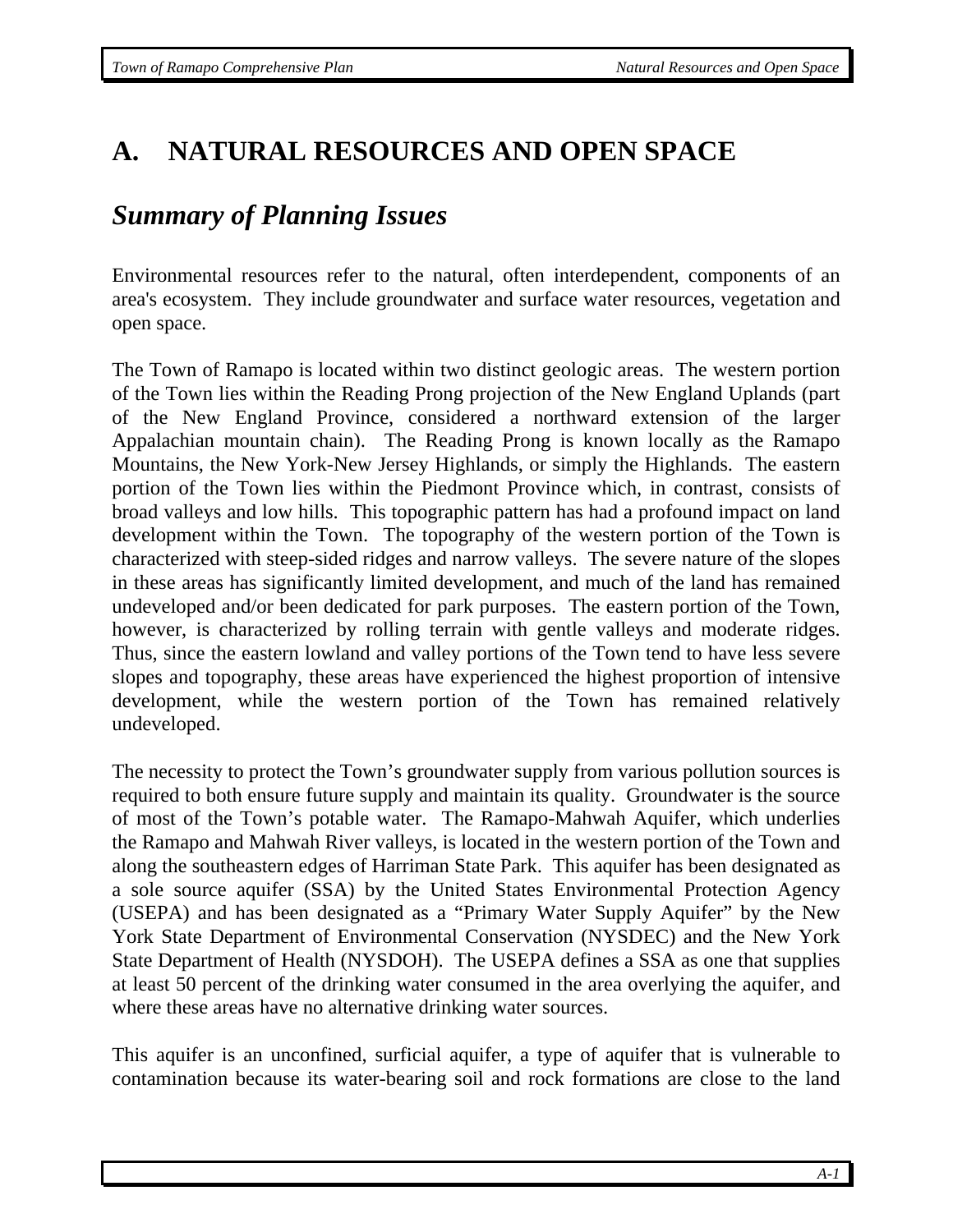surface. Further, most of the soil overlying the aquifer is highly permeable, which allows potentially contaminated water to be readily transmitted to these formations. Moreover, the Ramapo River, which feeds an adjacent well field that provides a significant percentage of Rockland's drinking water, naturally recharges the aquifer. As such, there is potential for incidents of surface water contamination to affect public supply wells tapping the aquifer. The sensitivity of the Ramapo-Mahwah Aquifer is made more significant since its location correlates with areas within the Town that are largely not connected to public sewer (i.e., the western area of the Town and portions of the Mahwah River valley).

Continued reliance on septic tanks over this aquifer has the potential to cause significant contamination of public water supply. As a result, Rockland County Sewer District #1 is pursuing an extension of sewer services to the Villages of Hillburn and Sloatsburg, and to western portions of unincorporated Ramapo. The extension will involve sewer lines, pump stations, force mains and the construction of an advanced wastewater treatment facility (level III tertiary treatment). The primary potential benefits of the advanced wastewater treatment facility and the extension of sewer service in this area of the Town are: protection of the health of the residents from contamination due to failing septic systems; providing treatment levels that exceed those required by Federal, State and local agencies; and using the effluent from the treatment plant to recharge the sole source aquifer.

While construction of a new wastewater treatment plant may address some of the issues discussed above, careful land use planning of the western portion of Ramapo is needed so that the potential benefits of such a plant are not negated. As noted in the *Development Potential Study* in the Basic Studies document of this comprehensive planning process*,*  the western portion of the Town is the only substantially undeveloped area in the unincorporated area of the Town. Due to the large amount of undeveloped land in this area of the Town, potential exists for a significant amount of additional development in western Ramapo under existing zoning. While potential development of this area is highly constrained by the presence of steep slopes and other environmental factors including waterbodies, floodplains and wetlands, potential development of this area may be most highly influenced by the expansion of central sewage disposal into the area. In addition to this factor, development pressure in this area may increase as a result of improved access to Manhattan via the Secaucus Transfer Station and the Suffern and Sloatsburg rail stations.

The Brunswick aquifer system which underlies the eastern portion of the Town, while less productive than the Ramapo-Mahwah Aquifer, is also tapped for public water supply along with numerous residential and irrigation wells. This aquifer system relies primarily on infiltration and stormwater runoff within the Town for recharge. The use of this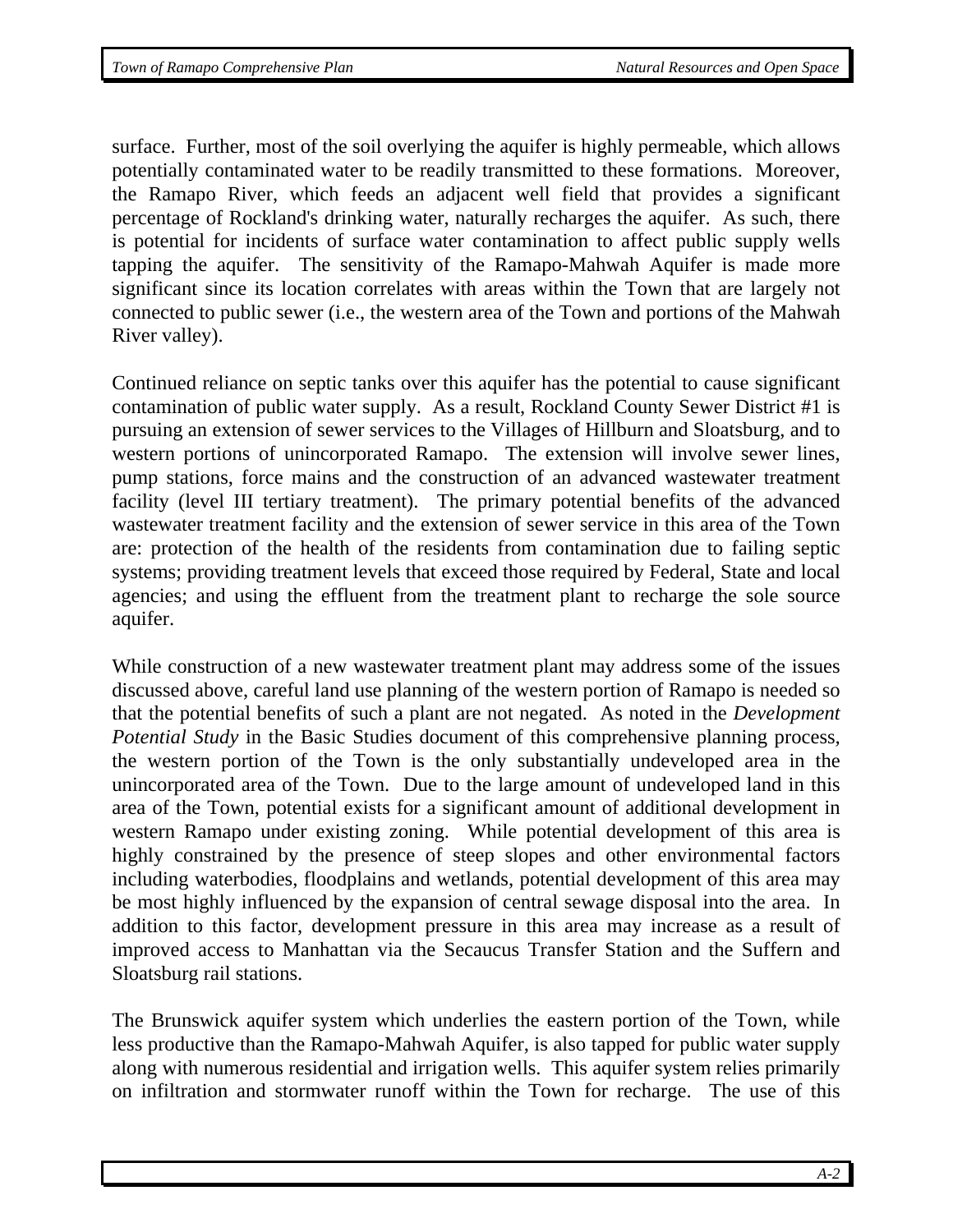aquifer system for water supply makes open space preservation (for the purposes of maintaining aquifer recharge) throughout the eastern portion of the Town very important as well.

The Mahwah River, which runs along the southeastern boundary of Harriman State Park and generally parallel with Route 202 in the eastern portion of the Town, drains into the Ramapo River and is part of the Ramapo-Mahwah Aquifer. Like the Ramapo River, portions of the Mahwah River have been classified as "A" by the NYSDEC – a classification assigned to protect waters for uses including drinking and cooking. In addition, this area contains steep slopes, floodplains and a number of Class 1 NYSDECregulated wetlands. As discussed in the *Development Potential Study* these factors have significantly impacted development potential in this area of the Town.

Floodplains are low-lying land areas near rivers and streams that are subject to recurring inundation from heavy rains or severe snowmelts. Left undisturbed, floodplains provide many beneficial functions, including natural moderation of floods, water quality maintenance, and ground water recharge. Floodplain filling, changes in the amount of impervious land cover, and other activities that alter the drainage characteristics of a watershed can affect the shape and size of floodplains within that watershed. Areas subject to periodic flooding include properties along the Mahwah River and Pascack Brook.

The Town of Ramapo contains a relatively very high proportion of park and open space land within its borders. For example, 50% of the unincorporated area of the Town is public park/open space (31% of the Town as a whole); 2% of the Town is occupied by private recreation/open space; and 20% of the unincorporated area of the Town is vacant or undeveloped (18% of the Town as a whole). The largest contiguous area of open space in the Town consists of a portion of Harriman State Park that occupies the Ramapo Mountain range in the western portion of the Town. In addition, eight County Parks are located, either wholly or partially, within the Town. The Town itself operates a park system that totals over 719 acres.

In addition to active parks, a number of unimproved Town-owned parklands are located throughout the Town. Further, numerous privately-owned recreation and open space areas throughout the Town, primarily in the western portion of the Town, contribute to the sense of open space. It is significant to note that many of the public parks located in the Town encompass some of the most environmentally sensitive portions of the Town, including: South Mountain County Park and Mount Ivy Park in the northeastern portions of the Town; Harriman State Park in the western portion of the Town; Kakiat State Park along the Route 202 corridor; and numerous smaller Town and village-owned parcels, many of which were preserved through the use of average density subdivisions. Open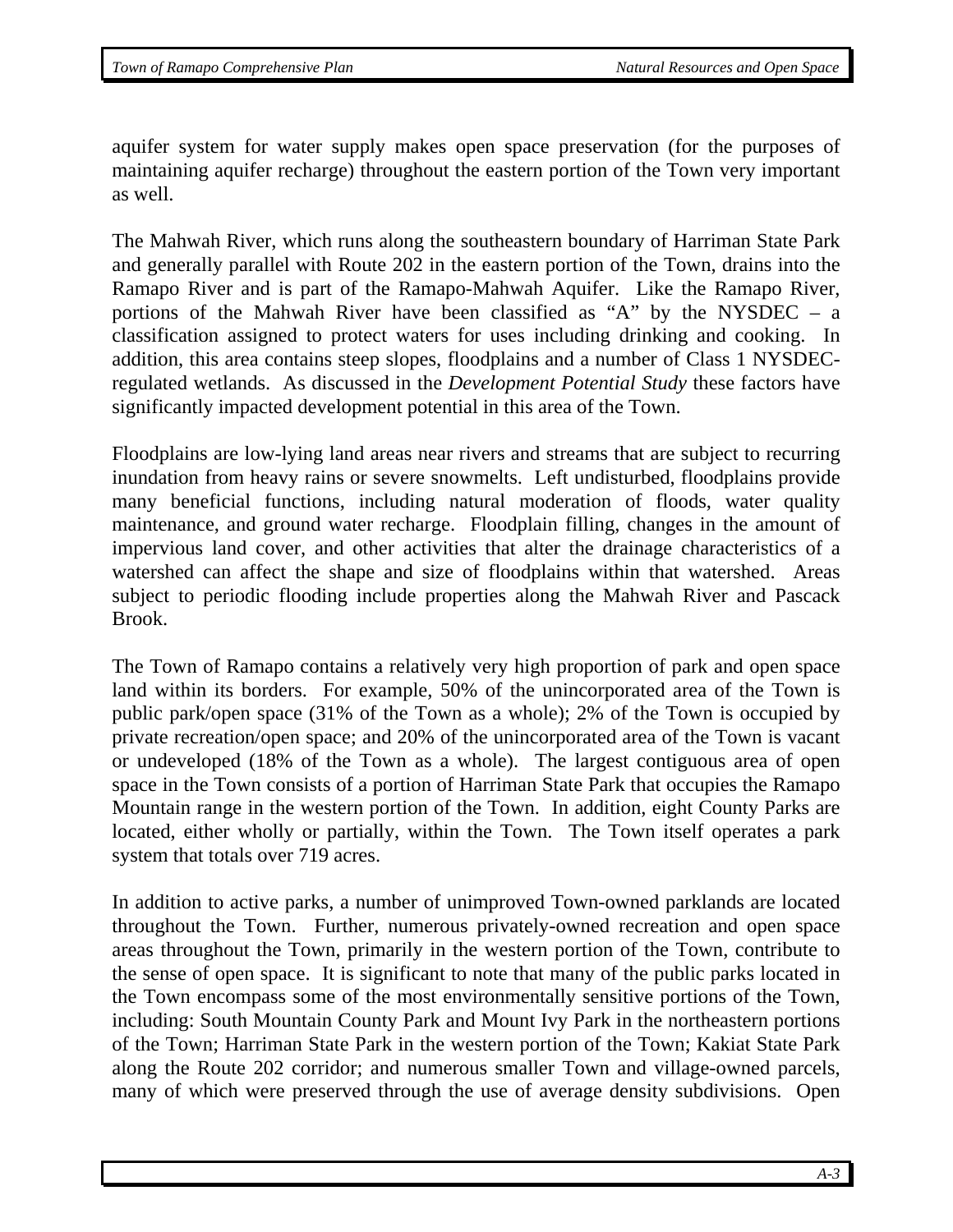space resources support outdoor recreation, protect diverse vegetation and wildlife communities, help store and replenish critical surface and groundwater supplies, and in suburban communities serve as buffers between land uses and offer relief from congestion and noise. Efforts should continue to be made to preserve open space for the reasons mentioned above.

## *Goal and Objectives*

- **Goal: Open space, scenic and environmental resources, such as water bodies, wetlands, floodplains, aquifers, steep slopes, escarpments, ridgelines, rock outcroppings and scenic viewsheds should be preserved and/or protected.**
- **1. Objective:** Investigate the suitability of the type and intensity of future development as permitted by existing zoning relative to the ability of the land to appropriately accommodate such development, with lower densities permitted on lands less supportive of, and suitable for, additional development and higher densities permitted in areas that contain fewer sensitive natural resources.
- **2. Objective:** Introduce local laws, regulations and programs that help protect natural resources such as steep slopes, wetlands, stream corridors and watersheds.
- **3. Objective:** Maintain the scenic qualities of the Town's natural resources for the enjoyment of residents and visitors.
- **4. Objective:** Pursue the preservation of environmentally sensitive lands and/or lands suitable for passive recreation through acquisition and/or through alternative means.

# *Planning Recommendations and Implementation Strategies*

One of the most powerful tools that a local government possesses in the protection of environmental resources is the power to regulate the physical development of lands within its borders. Thus, a number of suggested regulatory approaches are discussed below, which if implemented can be very effective in achieving the Town's environmental resource protection objectives, while not depriving land owners of their development rights. Other, more direct approaches, such as open space acquisition, are also recommended.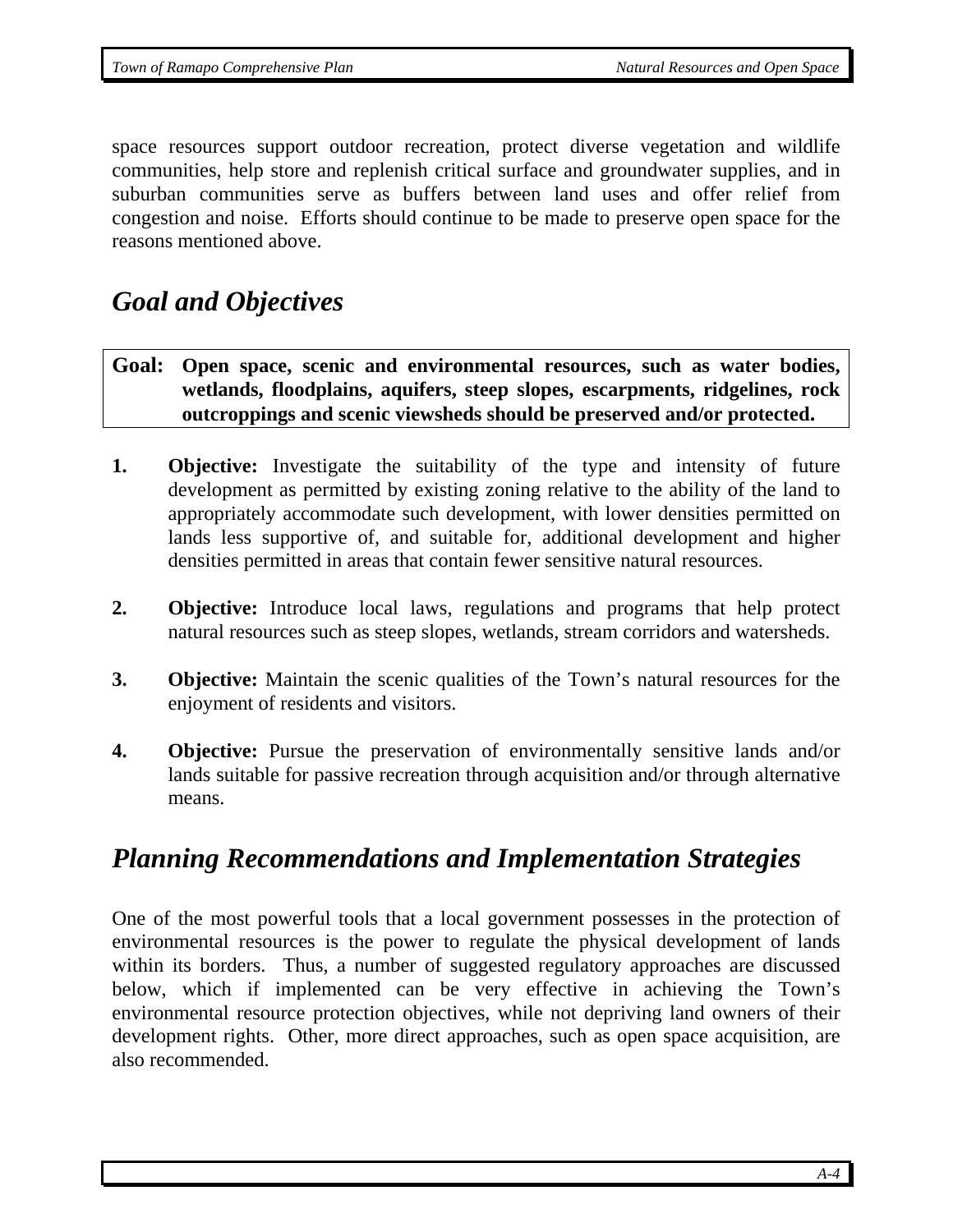*1. Designation of the Torne Valley Area of Western Ramapo as a "Critical Environmental Area"*

The New York State Environmental Quality Review Act permits municipalities to designate a specific geographic area having exceptional or unique environmental characteristics as a "critical environmental area" or "CEA." The importance of CEA designation is that the potential impact of any proposed development or other action on the environmental characteristics of the CEA area is automatically a relevant area of environmental concern and must be evaluated by the lead agency in determining whether a project will have any significant adverse impacts. This provides an additional level of environmental protection from development in these sensitive geographic areas. Much of the Torne Valley area of western Ramapo appears to meet the "exceptional or unique environmental characteristics" for CEA designation, thus the Town will pursue designation of this area as a CEA.

*2. Elimination of Planned Industry (PI) Zoning Existing in the Torne Valley and Amendment of Commercial and Industrial Zoning in Other Environmentally Sensitive Areas.* 

The Plan recommends the elimination of Planned Industry (PI) zoning in the Torne Valley in order to prevent any further industrial development in this area. A significant portion of the Torne Valley is located within the Planned Industry (PI) zoning district – a district that allows a wide variety of industrial uses including light manufacturing, warehousing, and freight and truck terminals. As described above, this area contains numerous critical natural resources including the Ramapo-Mahwah Aquifer that has been designated as a sole source aquifer by the United States Environmental Protection Agency and as a "Primary Water Supply Aquifer" by the NYSDEC and the NYSDOH. The Ramapo River and an associated tributary and floodplains run through this area. As also described above, the Ramapo River, which naturally recharges the aquifer, feeds an important nearby well field that provides a third of Rockland's drinking water. Thus, while centrally-located portions of this area contain existing utility functions (i.e., a former municipal landfill and a electric substation), additional development in the form of industrial development in the rest of the area would have considerable potential to cause significant harm to these critical resources. Present threats to this environmentally significant region posed by proponents of a quarry operation and by power plant operators will be virtually eliminated through elimination of industrial zoning in the Torne Valley.

The impact of such zone changes on County facilities in the area will need to be considered by the Town Board in the preparation of the implementation zoning regulations.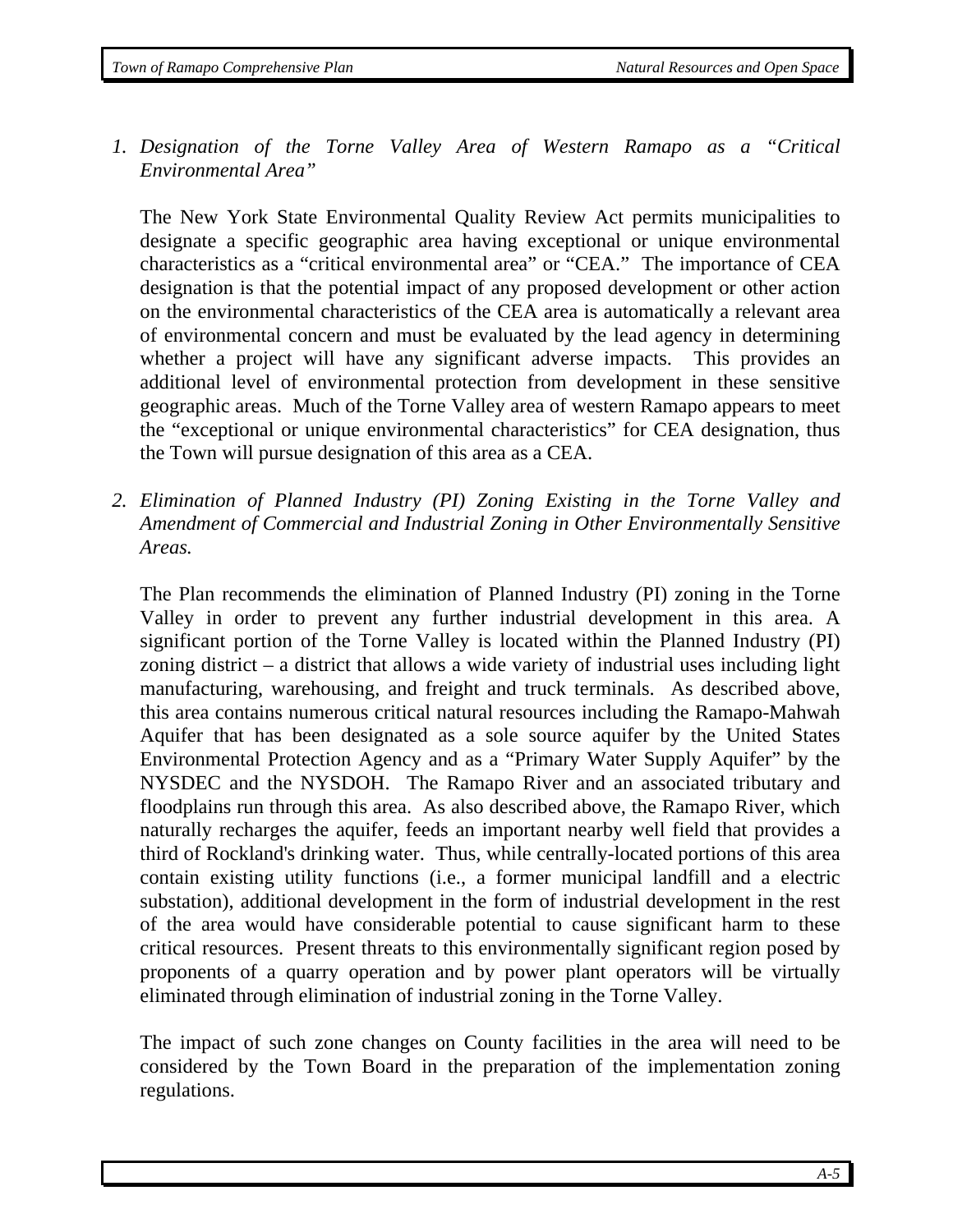The Town should also review the zoning of certain commercially- or industriallyzoned properties that are located in more environmentally sensitive areas of the Town. Generally, large-scale commercial or industrial development has greater potential than residential development to significantly impact sensitive environmental resources considering the greater amount of impervious surfaces (e.g., roof top, parking and other paved areas) and the resulting increase in stormwater runoff, the greater amount of traffic, and the greater amount of overall land disturbance (which results in more tree removal, potential for erosion and sedimentation, etc.) typically involved with such land uses. The Town should consider efforts that would serve to reduce potential impacts of large-scale industrial development in this area, including:

- ° Amending the types of permitted uses in the zone so as to prohibit uses that have the greatest potential to cause environmental impact;
- ° Restricting the amount of permitted impervious surfaces; and
- ° Changing the zoning of portions of this area to a district(s) that permits less intensive land uses.
- *3. Special Resource Overlay Zoning*

One approach that may be particularly effective at ensuring appropriate development in certain environmentally sensitive areas of the Town is overlay zoning. In a special resource overlay district, the underlying zoning district (e.g., RR-80, LO, etc.) generally remains in effect, but greater restrictions on the development of properties containing certain environmental resources are imposed in order to minimize impacts to the resources intended to be protected.

One particularly appropriate use of overlay zoning in the Town may be the creation of an aquifer protection overlay zone that would be applied to the portions of the Town underlain by the Ramapo-Mahwah Aquifer. Specific restrictions, such as maximum impervious surface requirements and specific design criteria related to steep slope disturbance, erosion control and stormwater management, could be imposed to minimize impacts to the aquifer. In addition, an overlay district can also contain special clustering or setback provisions to protect environmentally constrained areas such as wetlands and watercourses.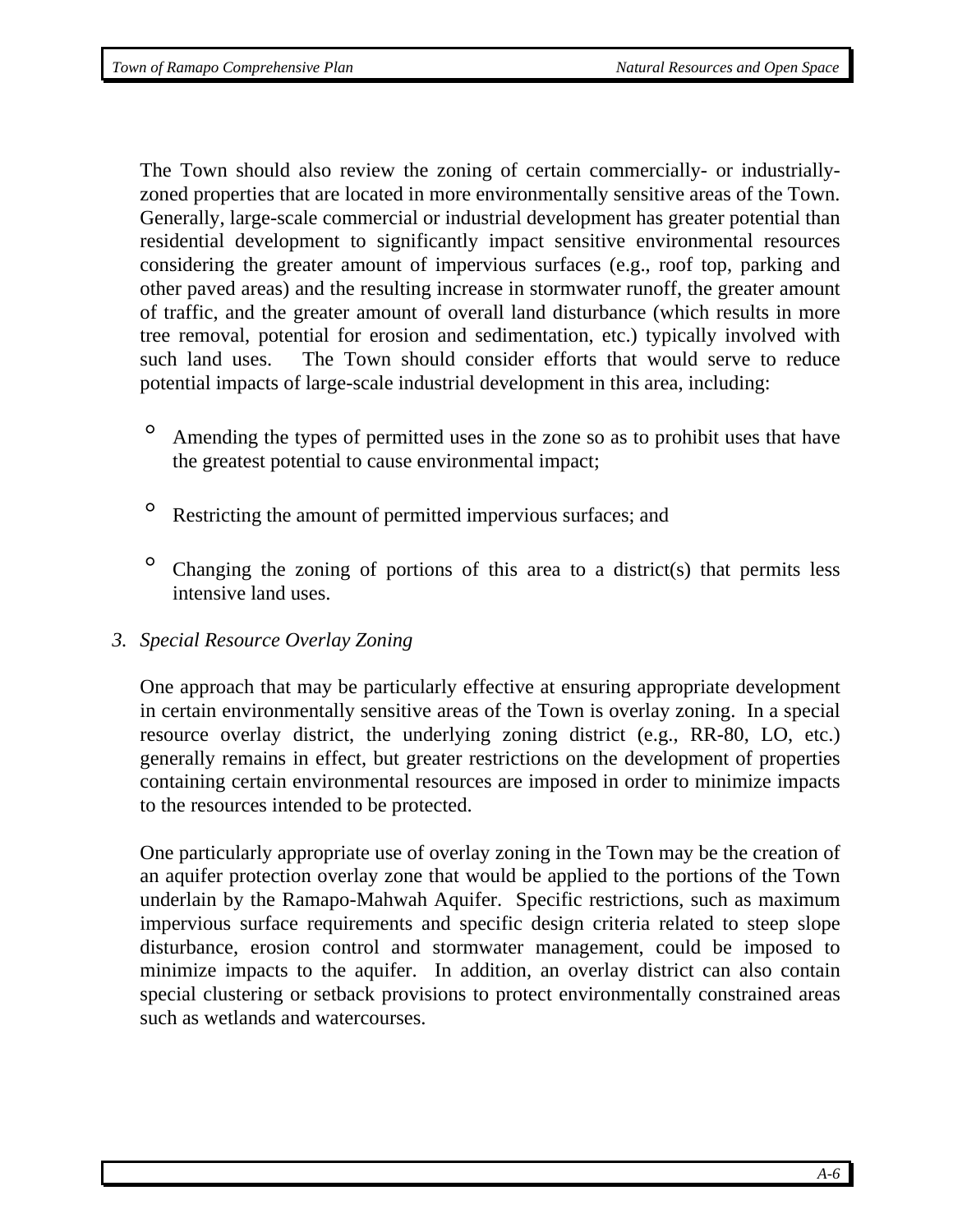The following areas of the Town are underlain by the Ramapo-Mahwah Aquifer and should be considered for special resource overlay zoning intended to protect the aquifer:

- ° Portions of the western part of the Town; and
- ° The Route 202 corridor along the southeastern border of Harriman State Park.

Due to the unique nature and particular environmental sensitivity of the western portion of the Town, the Town should consider placing other portions of the western portion of the Town, not within the aquifer overlay zone but containing steep slopes and/or environmental resources such as water bodies and wetlands, within a resource protection overlay zone intended to preserve those resources. Such an overlay zone should contain standards that specifically require the preservation of such environmental resources and which require that development occur on the least constrained portions of the property. The mandatory use of cluster development (discussed in detail below) within the residentially-zoned portions of this area could be included as a requirement in such overlay district(s). Such a resource protection overlay zone could work in tandem with a watershed protection law and well-field protection program discussed below.

**4.** *Clustering (also known as Average Density Subdivision)* - Consideration should be given to increasing the use and flexibility of the Town's "average density" subdivision regulations (known as "cluster development" in New York State Town Law). The use of clustering can serve as a means of protecting critical resources – particularly those not already specifically protected. Under the use of clustering the dimensional requirements in the Zoning Law are allowed to be modified so as to provide an alternative permitted method for the layout, configuration and design of lots, buildings, and structures; roads, utility lines and other infrastructure; and parks in order to preserve the natural and scenic qualities of open land. It is important to note, however, that use of this technique does not result in greater density (i.e., number of housing units) than if the land were subdivided into lots conforming to the normally applicable minimum lot size and other dimensional requirements of the zoning district in which the property is located.

The use of "average density" subdivision is not new to the Town of Ramapo. The Town Board enacted a resolution in 1964 authorizing and setting forth the permitted use of "average density" subdivision in the Town and, in fact, a large number of the single-family neighborhoods in the Town approved and developed in the decades to follow were done using "average density." For example, the Concord Drive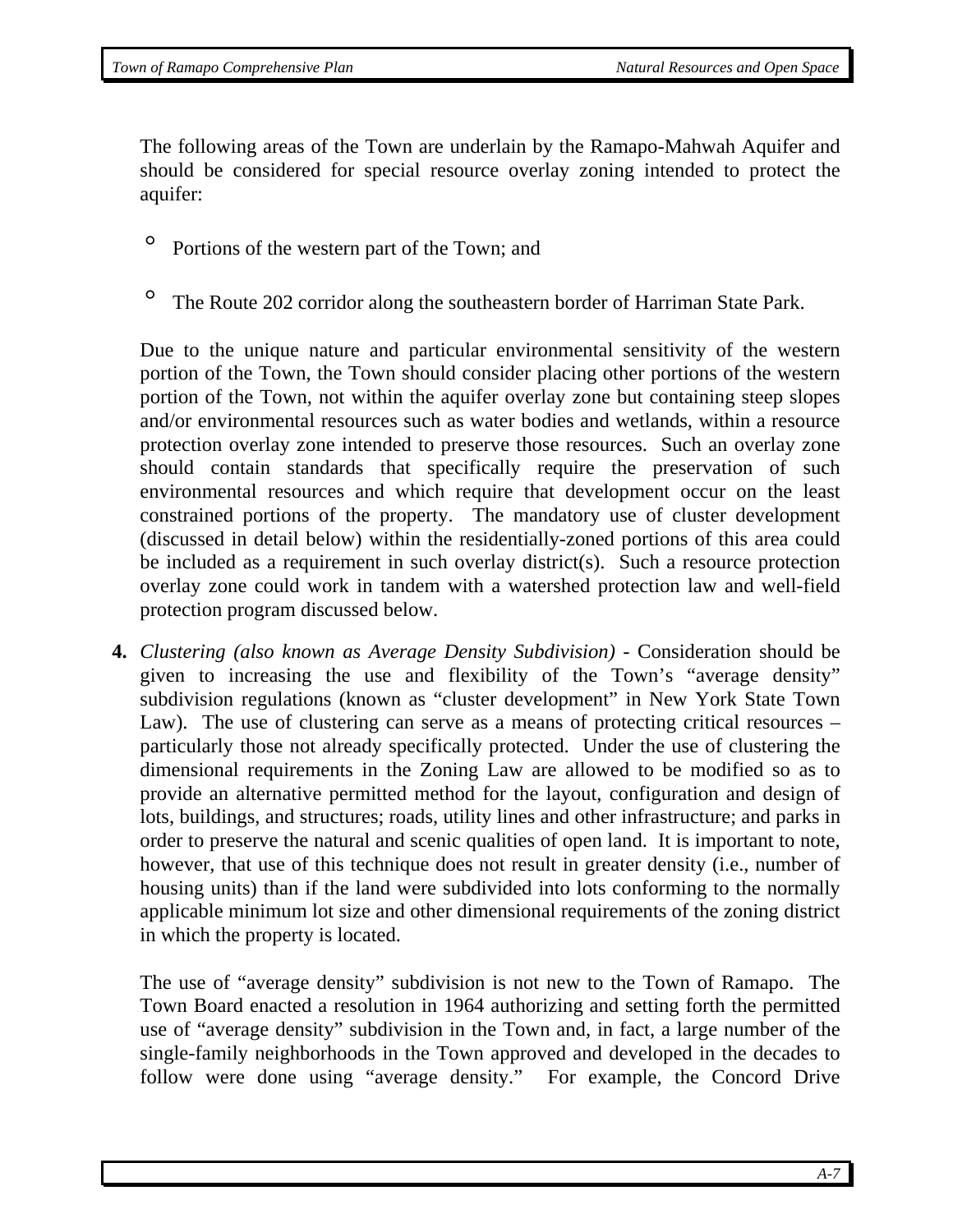neighborhood south of Viola Road is an "average density" subdivision. This neighborhood, though located within the R-40 District (40,000 square feet per lot) contains lots largely ranging between 22,000 and 30,000 square feet in size. The flexibility provided allowed for the preservation of land that eventually augmented Weldler Park.

The 1964 "average density" resolution was essentially geared towards preserving lands for community services (sewer plants, schools, etc.) as the Town went through its most intensive period of suburbanization. Now that the Town is substantially developed and most of its critical facilities are in place, the use of "average density" subdivision has waned significantly over the past two decades or so.

It is recommended that there be increased use of clustering once again, this time with the emphasis on preserving environmental resources located on lands proposed for subdivision (as compared to reserving lands for community services as was done when the Town was developing). The use of clustering subdivision in this manner would be particularly appropriate since a number of the larger undeveloped properties in the Town contain significant environmental features that may have hindered their development in the past and which could be largely preserved if developed in the future using clustering. An important feature of this use of clustering is that landowners and developers are encouraged to pay close attention to the unique topography and natural features of their properties, and to shift development away from ecologically sensitive areas. It simply encourages that development occur in areas of a site that are most suitable to development. The lands set aside using clustering can be preserved using a variety of measures, including acquisition by local government or a non-profit conservation group, ownership by a homeowners association, or through conservation easement.

In order to provide incentives for its use and to increase the effectiveness of it, additional flexibility in the use of clustering should be considered. Consideration should given to changing the Town's "average density" requirements so as to:

- ° Make it easier for the Planning Board to allow or require the use of clustering without having to receive Town Board authorization on a case-by-case basis; and
- ° Allow greater flexibility in the layout of clustering subdivision, including the form of housing that may be provided in an "average density" development. For example, the use of alternative forms of housing, such as townhouses or semiattached dwellings, has significant potential to result in the preservation of more open space than single-family detached homes spread out over larger areas.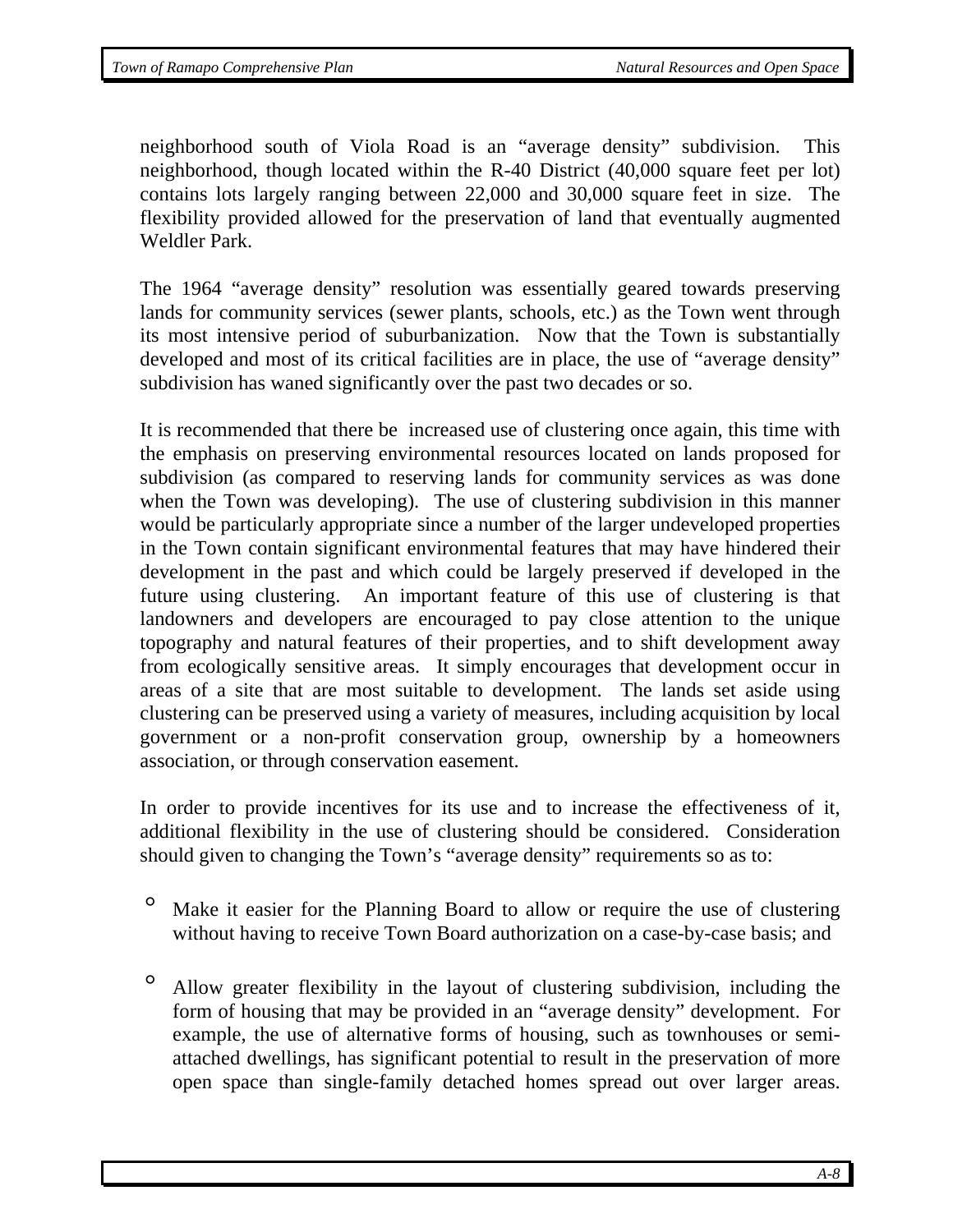However, the Town may wish to require Town Board approval on a case-by-case basis for the provision of semi-attached or multi-family units in cluster developments.

In addition to the potential environmental benefits, the use of clustering can also help achieve other benefits, such as lowering site development costs (e.g., less roads, sewers, utilities, land disturbance and tree removal, etc), reducing number of access points to adjacent roads, and allowing a greater variety of layouts and design options for subdivisions including increasing the diversity of housing types in a community.

The following areas have been identified for potential use of clustering because they contain lots identified in the *Development Potential Study* as subject to further subdivision, because the *Comprehensive Plan* recommends that these areas remain within low density residential districts, and because the use of clustering in these areas could serve the purpose of open space preservation and environmental protection:

- <sup>o</sup> The Route 202 corridor along the southeastern border of Harriman State Park;
- <sup>o</sup> The northeastern portion of Ramapo north of Conklin Road;
- <sup>o</sup> The undeveloped properties to the north of Viola Road between College Road and Route 306;
- ° The underdeveloped properties along West Maple Avenue in the vicinity of Weldler Park;
- ° The Patrick Farm property
- ° The underdeveloped properties on the north side of Carlton Road west of its intersection with College Road; and
- ° The residentially-zoned areas in the western portion of the Town.
- **[Note: These properties, recommended for cluster development, have been overlain by the "Conservation Development" designation (i.e., over the underlying "Low Density Residential" land use category) on the "Land Use Plan" map.]**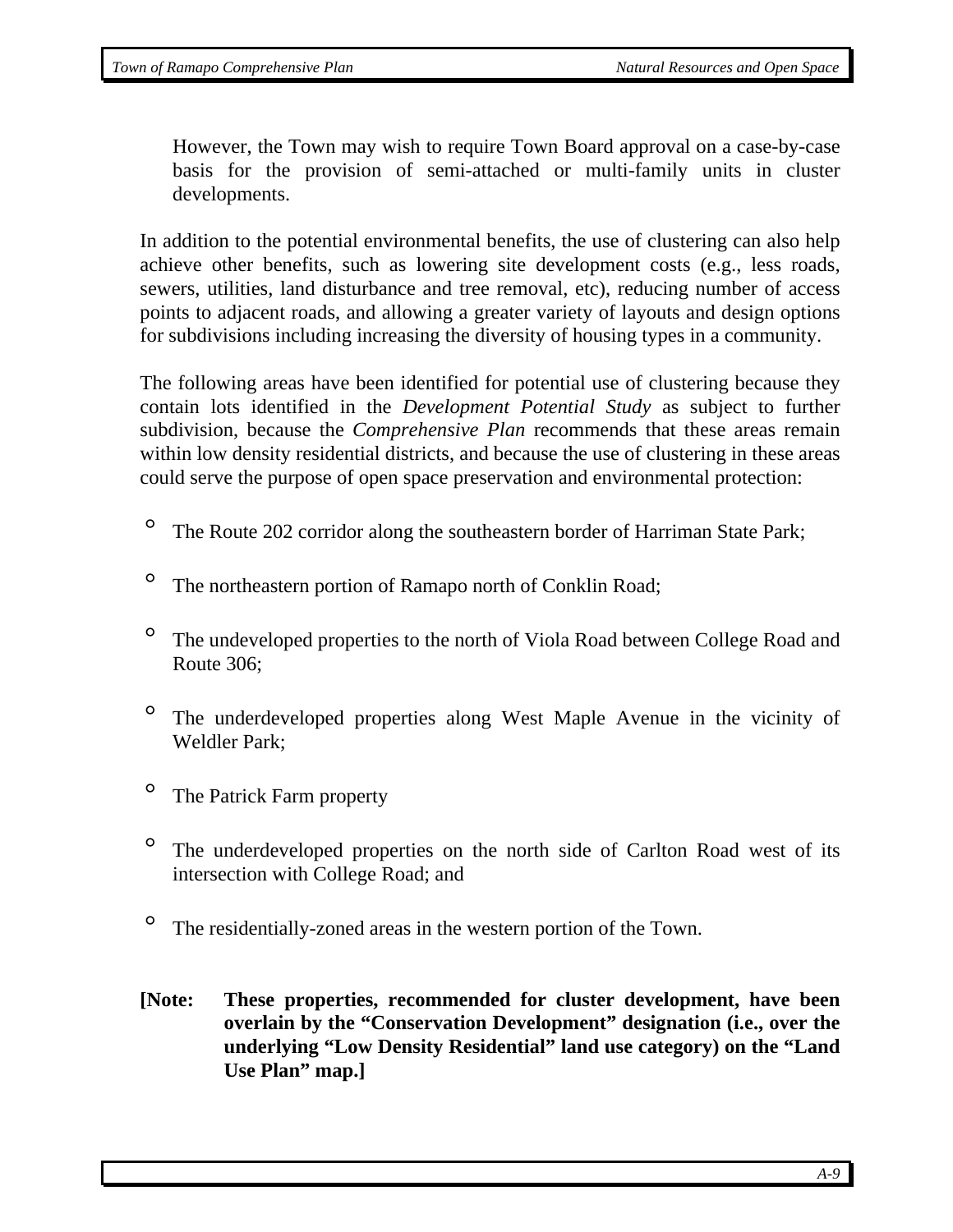While the larger parcels identified above may be particularly suitable for the use of clustering due to their size, location and/or presence of environmental resources, clustering should be considered throughout the Town when there is opportunity to set aside land for one or more of the following purposes:

- ° Preservation of water recharge areas and aquifers, steep slopes, stream buffer areas, wildlife habitat areas or other environmental resources not specifically protected through other means;
- ° Preservation of community character through the preservation of buffer zones along roadways and other property boundaries;
- <sup>o</sup> An extension of a public park or linear connection between parks;
- ° Holding of land for a needed community facility; and/or
- <sup>o</sup> The preservation or protection of streams, wetlands or waterbodies and the lands surrounding such areas.
- *5. Addition of "Public Parkland Dedication Development" as a Special Permit use in the R-40 District Which Would Apply to the Wrightman Plateau Property and Surrounding Lands.*

In order to prevent further industrial development in the Torne Valley area of western Ramapo north of Route 17 and to encourage the preservation and dedication of substantial portions of largely undisturbed and environmentally sensitive lands in this area as parkland, a change in zoning to R-40 is proposed for the Wrightman Plateau and adjacent industrially-zoned lands. While the underlying R-40 low density residential zoning district will itself limit the size and type of potential development in this area, significant efforts would be made to limit any development to isolated areas or clusters, and to have areas adjacent or in close proximity to Harriman State Park become public parkland. In order to encourage this, a "public parkland dedication development" should be added to the Zoning Code as a special permit use in the R-40 zoning district, which would be applied to this area in western Ramapo. This special permit use would have the following features:

- *°* Land area of 500 acres or more;
- *°* Mandatory cluster development;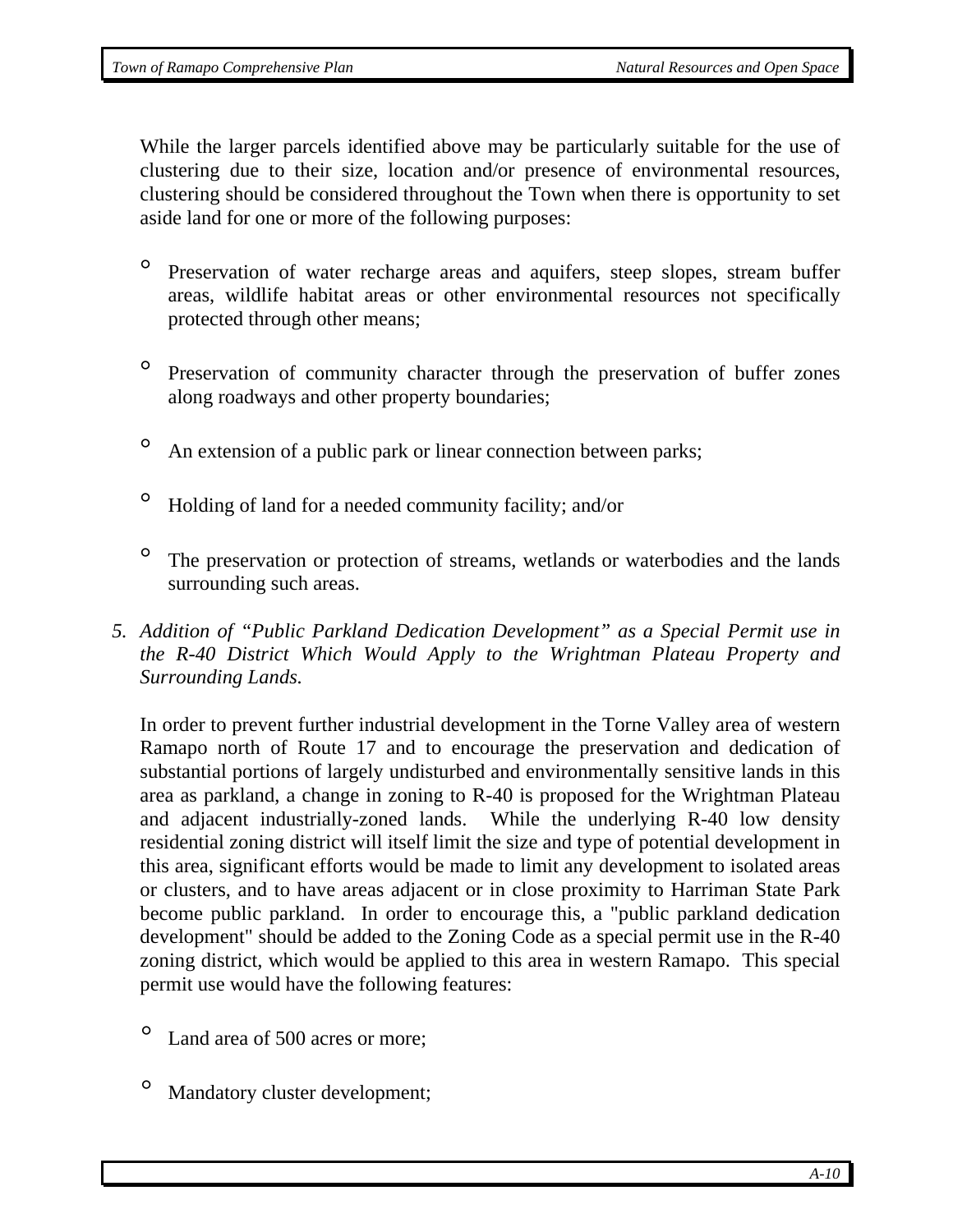- *°* Dedication in fee of at least 80% of the land as public parkland to the Town, County, State or PIPC;
- *°* The number of units may not exceed the total acreage, less wetlands, less 50% of the areas' steep slopes, multiplied by 43,560 (square feet/acre) divided by 40,000;
- *°* Up to 10% of the units would be restricted to occupancy by moderate income households;
- *°* The proposed use (e.g. private use or for dedication as public parkland) of contiguous properties under the same or related ownership (whether in unincorporated Ramapo or a neighboring municipality) may be considered by the Town in determining the allowable number of units;
- *°* The amended bulk table to be applied to this special permit use must include an adequate minimum lot size for each unit of housing to be constructed; and
- *°* Residential housing may consist of single family detached homes, townhouses or a combination thereof.

The figure below represents a conceptual "development/ preservation plan" for the property. Such plan would cover the "Wrightman Plateau" property as well as adjacent Planned Industry (PI)-zoned land in the Torne Valley. As shown on the figure, this approach would involve the permanent preservation of approximately 500 acres of open space within unincorporated Ramapo (which under the zoning described above would be dedicated in fee as public parkland to the Town, County, State or PIPC). The open space lands would cover roughly 80% of the property. The development area in this conceptual plan would be limited to approximately 100 acres. Adjacent land (about 93 acres) in the Village of Sloatsburg could be sought to be preserved as parkland as well. Coordination with the Village of Sloatsburg would, of course, be necessary.

## **Conceptual Development/ Preservation Plan of Wrightman Plateau and Surrounding Area**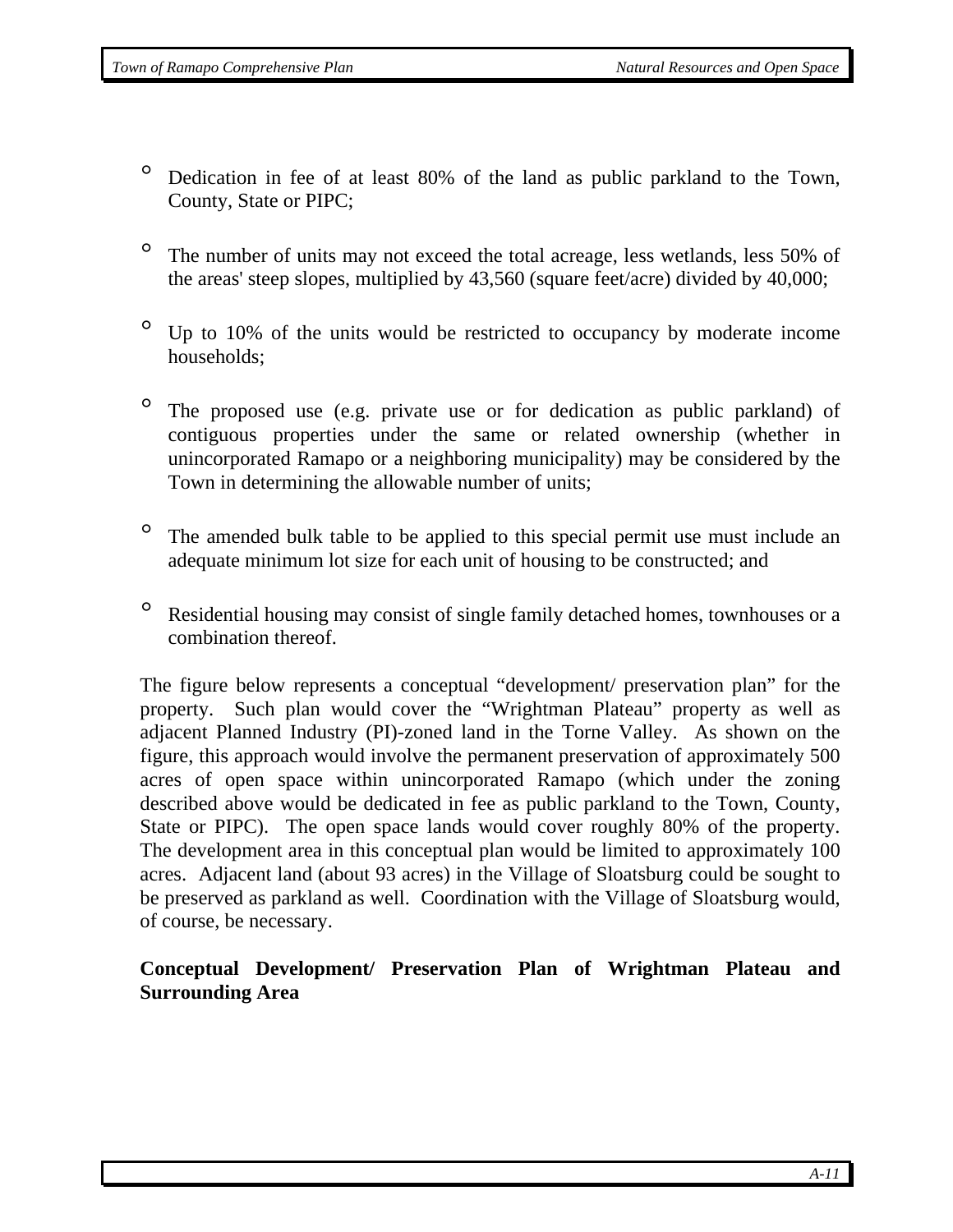

*Source: Saccardi & Schiff, Inc.* 

The number of units which would result from application of this zoning approach to the Wrightman Plateau area would not exceed 463 units. Reflective of this density, the property is indicated within the "Low Density Residential" land use classification on the *Land Use Plan.* However, if this property is not developed according to the parameters described above (e.g., if it is proposed to be subdivided in the standard manner), such development should be subject to the property's existing RR-80 zoning designation.

*6. Rezoning Certain Areas to Reflect Their Existing Density* 

Certain environmentally sensitive areas of the Town have been subdivided at densities (i.e., larger sized lots) that are lower than required by the Town's Zoning Law.

Despite being located within an RR-50 district (50,000 square foot minimum lot size) the Skyview Acres subdivision in the northeast area of the Town, for example, has been subdivided with lots that exceed 80,000 square feet. The Town should consider rezoning such subdivided areas to zoning districts that reflect their existing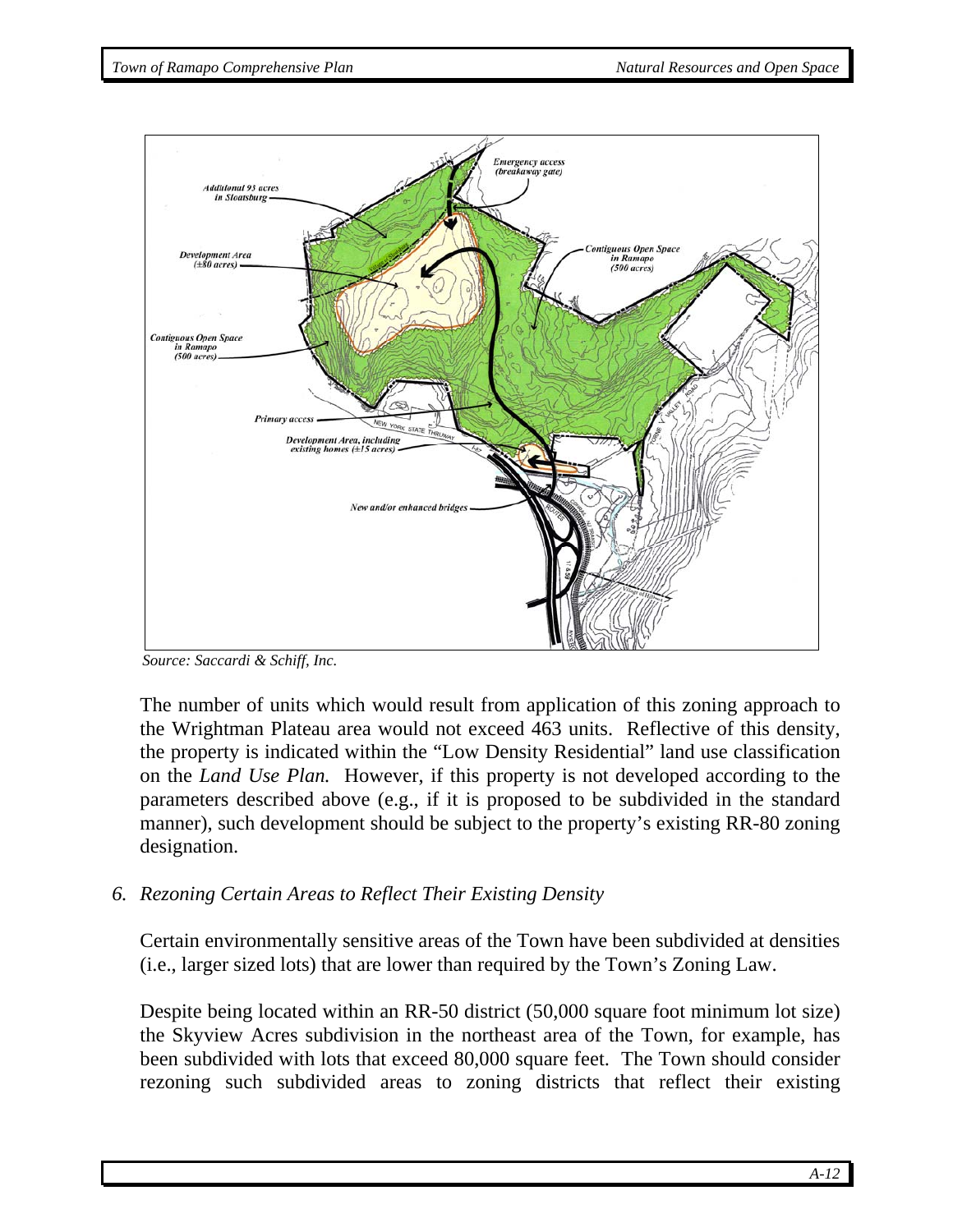development pattern in order to prevent further subdivision that would impact the natural resources and character of such areas.



*Although located in the RR-50 District (50,000 square foot lots), the Skyview subdivision in has been subdivided with lots that exceed 80,000 square feet. The Town should rezone such areas to zoning districts that reflect their existing development pattern in order to prevent further subdivision that would impact the natural resources and character of such areas. (Map not to scale; zoning districts indicated are existing).* 

Another such area is the Pierson Lakes subdivision in the western portion of the Town in the RR-80 District south of Route 17. A private restriction ("offering plan") limits the density of this subdivision to no more than 1 unit for every 4 acres. Phase I of this subdivision has been developed in accordance with this restriction and future development of Phases II and III are also restricted by the terms of the offering plan. The Town should consider rezoning the area encompassing Phases I, II and III of the Pierson Lakes subdivision to a district that reflects the terms of the private restrictions already applied to the area. This would involve the creation of a new zoning district – the RR-160 District – that would limit density of area to no more than 1 unit for every 4 acres. It is noted that the Pierson Lakes subdivision covers a very large portion of the western area of the Town.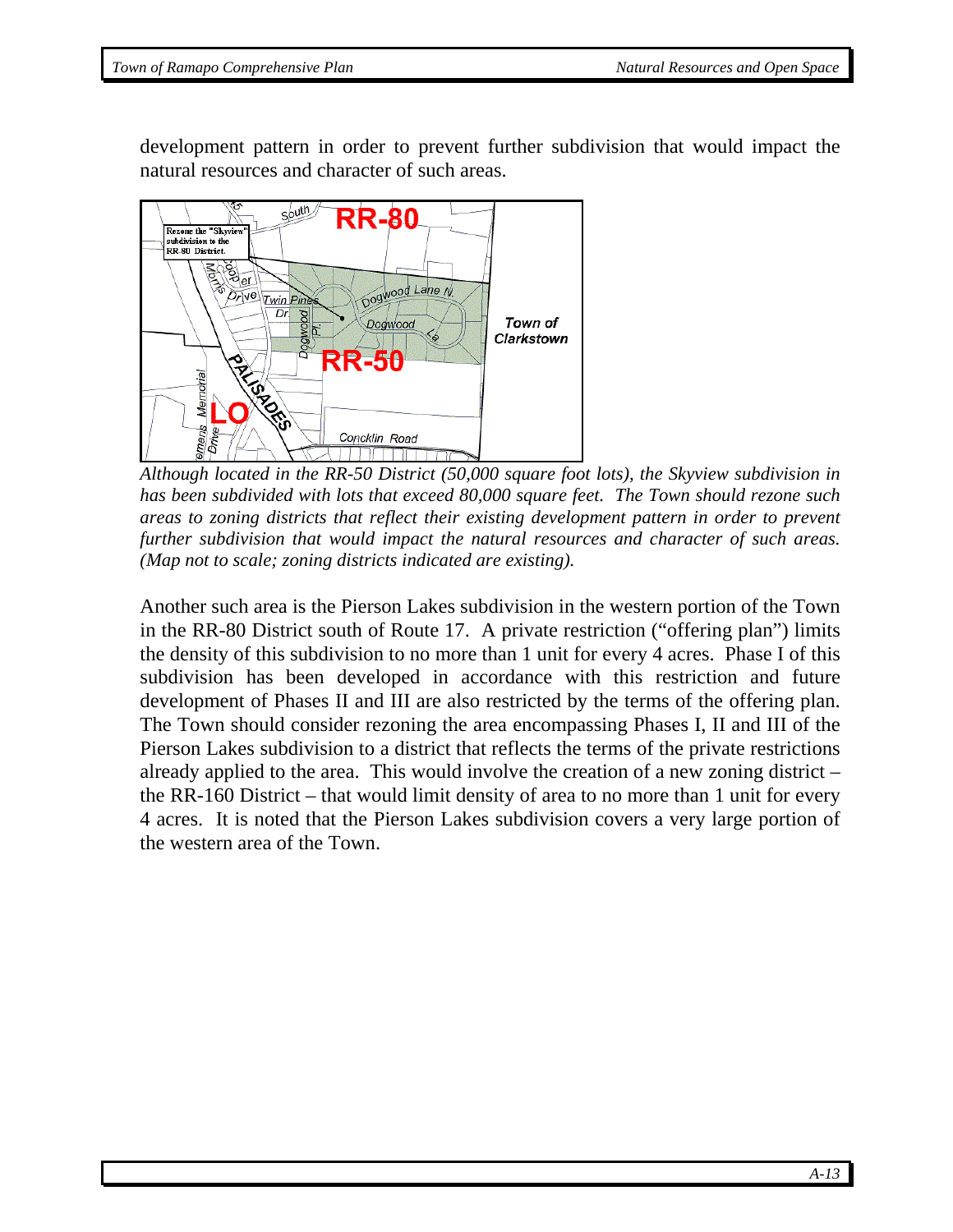

*The Town should rezone the area encompassing Phases I, II and III of the Pierson Lakes subdivision to a district that reflects the terms of the private restrictions already applied to the area. This would involve the creation of a new zoning district – the RR-160 District – that would limit density of area to no more than 1 unit for every 4 acres. (Map not to scale; zoning districts indicated are existing).* 

## **[Note: The Pierson Lakes area is overlain by the "Conservation Development" designation indicating that the use of "average density" subdivision would be appropriate for Phases II and III.]**

#### *7. Local Environmental Protection Laws*

The Town provides a certain level of regulatory protection to natural resources located within its borders via existing provisions in the Town's Zoning Law and Subdivision Regulations. In addition, Federal and State law provides additional protection to certain natural resources in the Town including certain State-classified watercourses and wetlands that meet the criteria for federal or State protection within the respective legislation. However, the Town should consider a wetland and watercourse protection to further control environmental impact. Pursuant to the Freshwater Wetlands Act, the NYSDEC regulates wetlands that are at least 12.4 acres or, if smaller, have unusual local importance, and also regulates a 100-foot buffer surrounding these protected wetlands. The U.S. Army Corps of Engineers also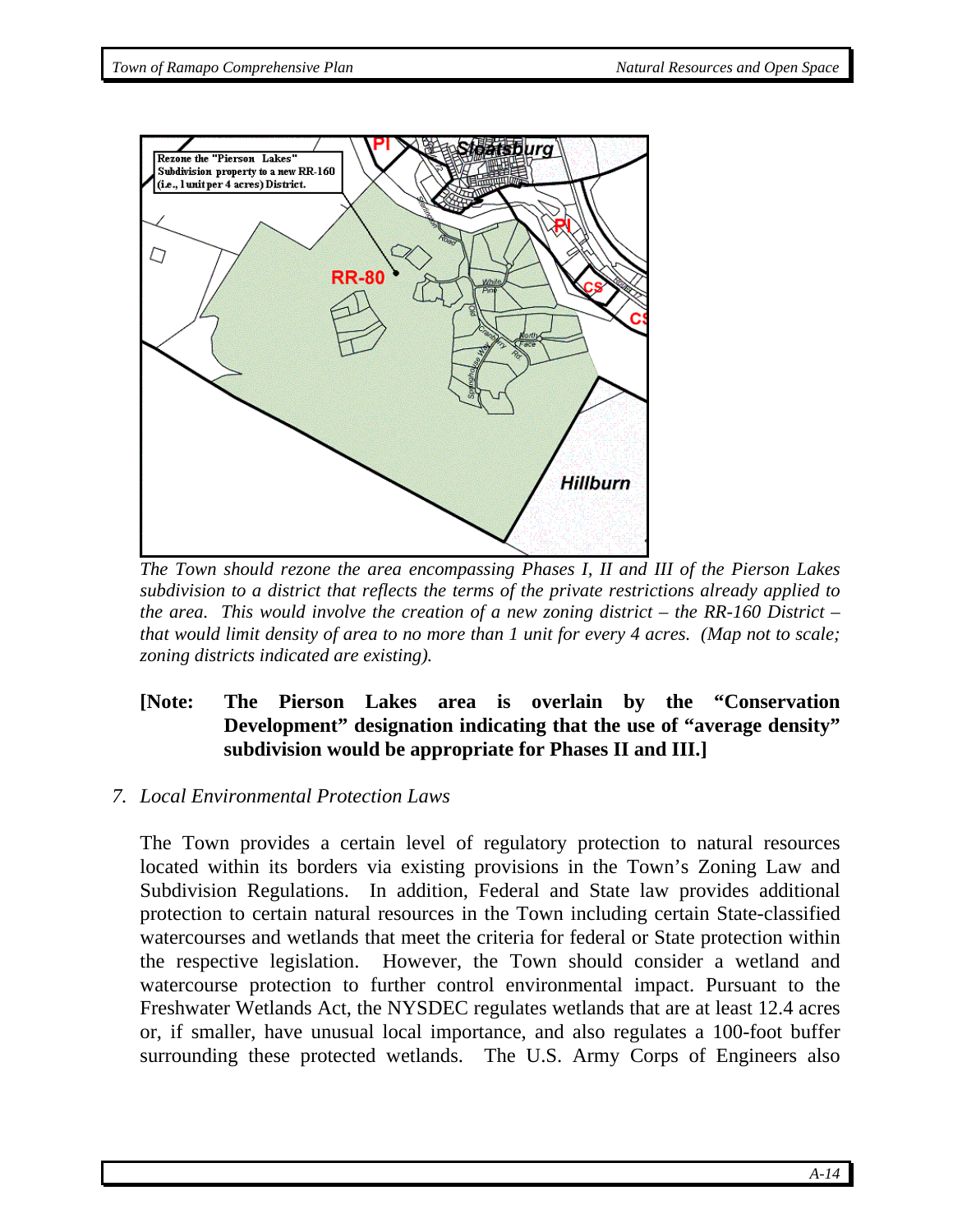protects wetlands under Section 404 of the Clean Water Act, irrespective of size, although no buffer area is protected.

The Town should investigate whether it would be appropriate to enact a local wetlands law in order to provide an additional level of protection to this resource. Other communities have local wetland and watercourse protection laws that regulate activities within 100 feet of such resources. Such a law provides additional local control in the design of land development proposals in areas containing wetlands and traversed by watercourses.

 Another local resource protection law that the Town should consider is a tree harvesting law that would place limitations on the harvesting of trees – this may be of concern in the western portion of the Town.

 For ecosystem concerns as well as for scenic value, steep slopes, escarpments, rock outcrop and ridgelines must be safeguarded. Each of them is especially vulnerable to visual, physical or biologic harm. The thousand-year process that produced one half inch of soil on a rock surface can be undone in minutes. Without that soil, an entire natural micro-system may be compromised. Ramapo will review and revise its land use controls to ensure the maximum practicable protection of these natural features. That revision, which may include special zoning overlay districts, will consider development regulations with stringent limits on lot area credit for steep slopes, escarpments, rock outcrop and ridgeline. It also will prohibit, to the extent practicable, buildings sited on such places.

Wetlands and watercourses are important to Ramapo's ecosystem in general and to its water supply in particular. Protection of unregulated and (to the extent not pre-empted by existing law) under-regulated riparian buffer, wetlands and watercourses is essential. To protect these natural assets, Ramapo may supplement existing federal, state and county regulation with local regulation. This regulation also may include watershed, well field and aquifer protection overlay districts in its zoning law. The town is developing a watershed protection law and well field protection program. These are the actions Ramapo contemplates for the Ramapo and Mahwah basins:

- Vegetation buffer zones along watercourses;
- Well-head protection zones;
- Riverbank stabilization and restoration:
- Strict soil erosion and sedimentation controls;
- Public education:
- Monitoring of hazardous material traversing the sole source aquifer and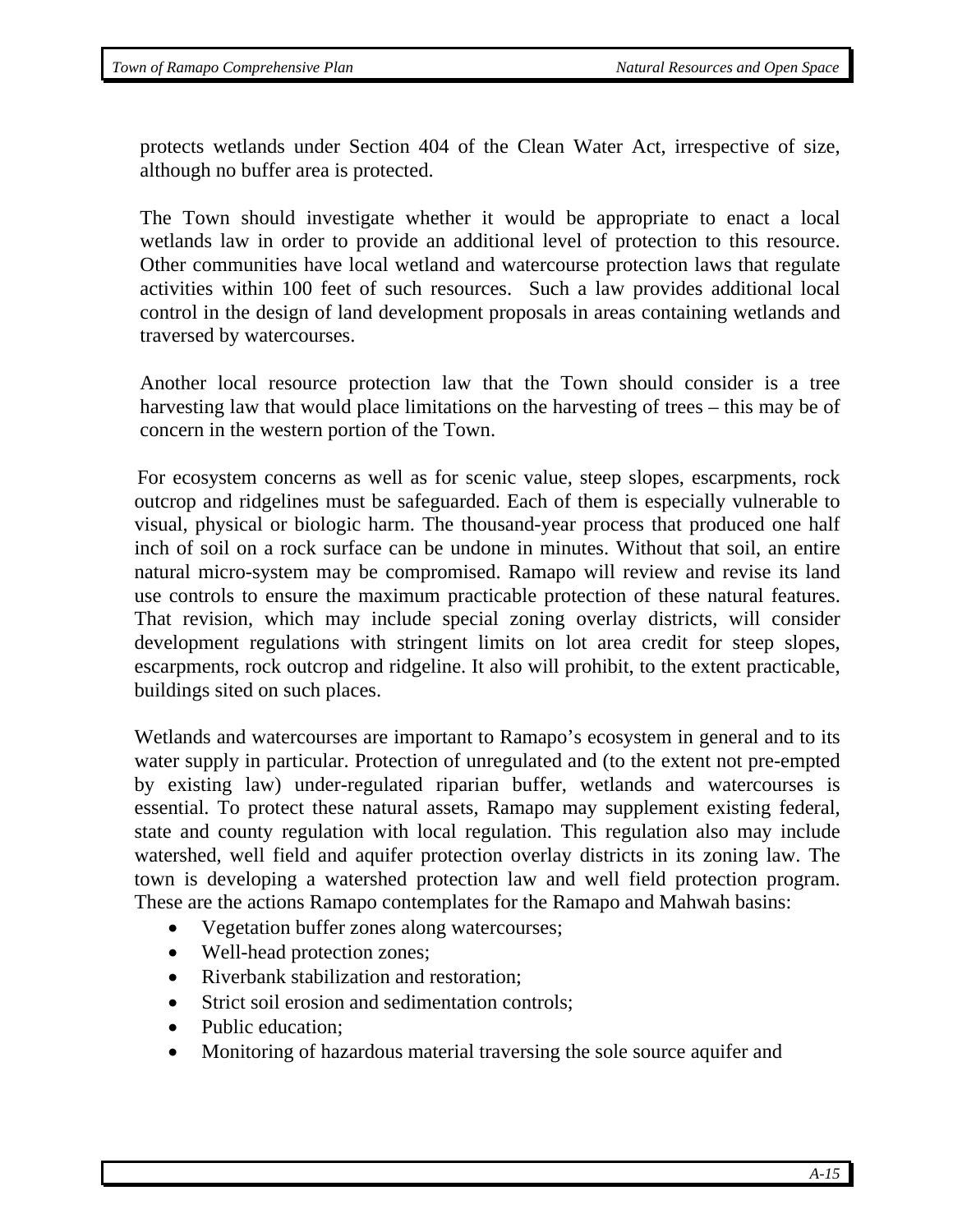contingency plans for clean-up of spills; and strengthened enforcement and protection efforts.

#### *8. Amendment to Minimum Lot Area Requirements*

Section 376-42.A of the Town's Zoning Law currently requires that only 50% of lands that are underwater, within a 100-year floodplain, within certain easements or rights-of-way, or with slopes greater than 25% can be counted towards meeting the minimum lot area requirement at the time of subdivision or site plan review. This section further requires that the lot contain an area equal to at least 50% of the minimum lot area requirement without the specified impediments.

The purpose of Section 376-42.A is to decrease potential impact to such areas by reducing the permitted intensity of development on lands that contain the specified impediments. While effective, the Town should consider enacting all or a combination of the following changes to this section:

- ° Require that the area of the lot without the specified impediments be a contiguous area and in a location on the lot that makes development on it feasible in light of other considerations (e.g., zoning setbacks);
- ° Increase the percentage of the lot that must be free of the specified impediments from 50% to a higher percentage (e.g., 75%);
- <sup>o</sup> Require that wetland areas be deducted from minimum lot area requirements;
- ° Consider decreasing the percentage of such areas that may be counted towards meeting the lot area requirement from 50% to a lower percentage (e.g., 25%); and
- ° Also apply these provisions to lots intended for non-residential use the first sentence of Section 376-42.A states that these provisions apply only to minimum lot area requirements for residential uses.

#### *9. Amendments to the Town's Subdivision Regulations*

The Town should review its Subdivision Regulations in order to determine whether there are standards contained within it that are inconsistent with the objective of minimizing overall land disturbance during subdivision development. For example, many communities have found it appropriate to reduce the required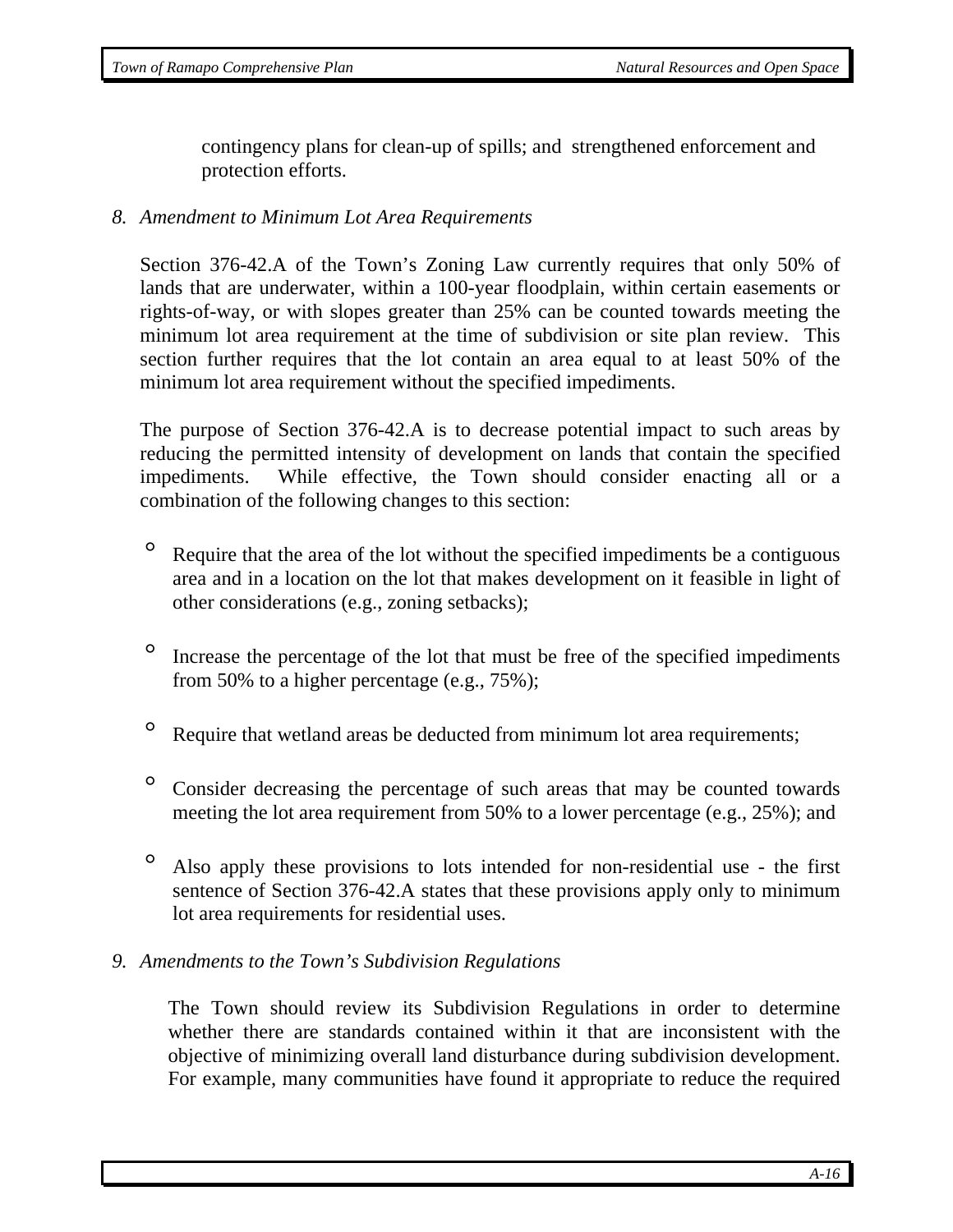roadway widths and required cul-de-sac dimensions in order to reduce the amount of land disturbance and impervious surfaces.

## *10. Open Space Preservation*

The Town should continue to investigate lands suitable for permanent preservation. In order to accomplish this, the Town should prepare an open space plan which would inventory lands suitable for preservation and which would identify the potential means by which to acquire specific properties. Ramapo recognizes that open space is a transboundary concern. The town will collaborate with its villages in open space planning,

protection and acquisition,

In preserving open space, it should be the Town's policy to acquire land and water that:

- ° Connects other open spaces.
- ° Safeguards environmentally sensitive resources.
- ° Preserves agricultural areas.
- ° Protects historic and cultural places.
- ° Protects the natural values of the Ramapo and Mahwah Rivers and their riparian buffers (as well as those of their tributaries) while promoting compatible public enjoyment of those watercourses.
- ° Provides for recreation.
- ° Limits sprawl.
- ° Maintains or improves all lakes, rivers and streams in the Town.
- ° Preserves ridgelines, hilltops and escarpments.
- a. Connecting Open Spaces

 The Town of Ramapo should continue to acquire open space to form a connected system of parklands or greenways in the tradition of the major parks, parkways and regional trailway system which currently exist in the Town. Preference should be given to:

- Land or water which connect protected open space (State, County or local parks, parkways, nature preserves, cemeteries).
- ° Land that allows for foot and bicycle and bicycle travel.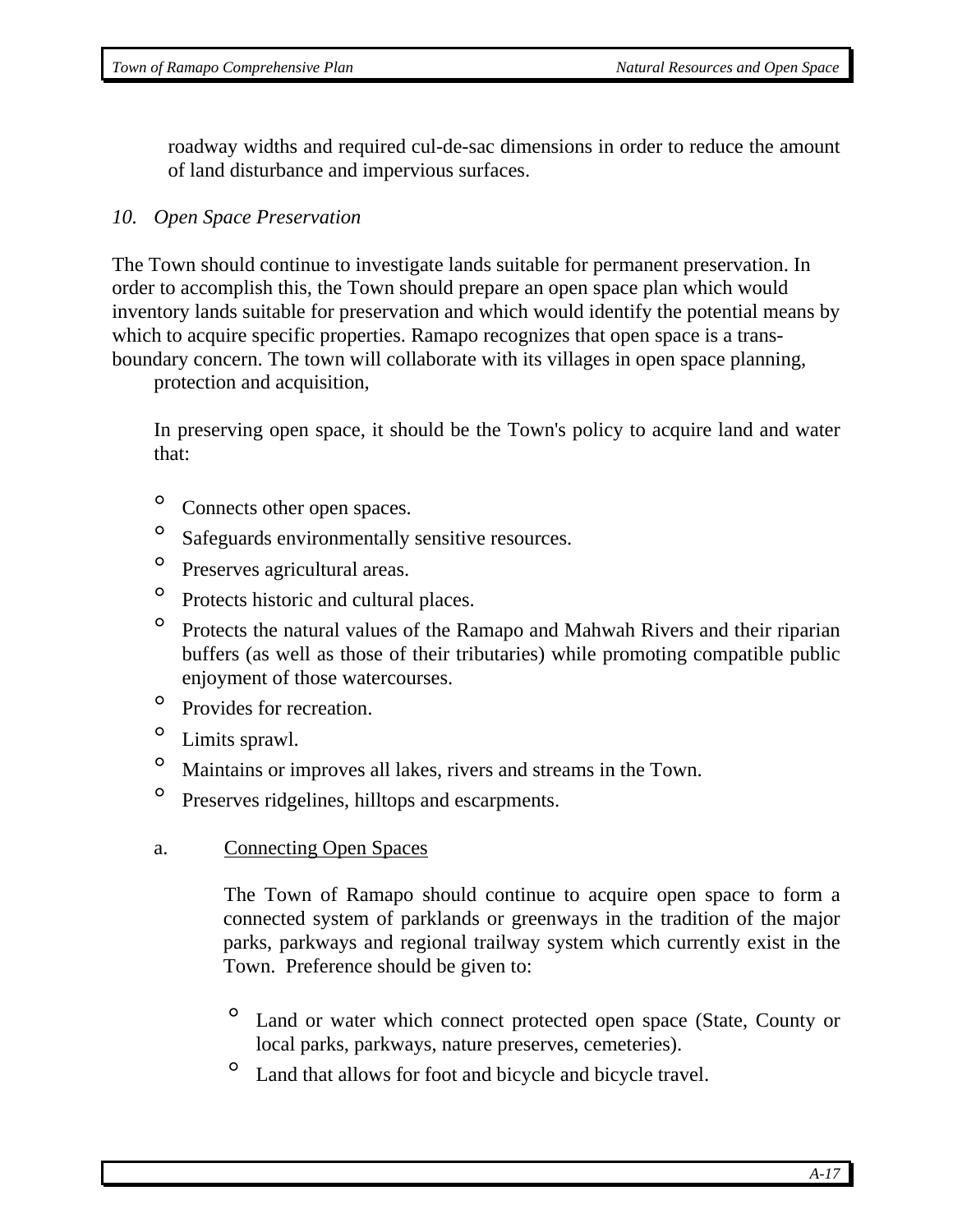- ° Bodies of water that allow boating.
- ° Abandoned railroad rights-of-way.
- <sup>o</sup> Scenic or historic roads.
- <sup>o</sup> Existing and proposed trails.

#### b. Environmentally Sensitive Resources

 The Town of Ramapo should protect and preserve properties that have special natural, scenic or environmental significance. Preference should be given to:

- <sup>o</sup> Steep slopes.
- ° Wetlands.
- <sup>o</sup> Ridgelines.
- ° Viewsheds, especially those visible for long distances, such as those seen from the Palisades Interstate Parkway and the New York State Thruway.
- ° High places, especially those visible from long distances, such as Torne Mountain.
- ° Land and water with potential for restoring wetland and other environmentally sensitive areas that have been altered or adversely affected.
- ° Mature woodlands.
- ° Land or water that provides special habitat for plants, fish or wildlife.
- ° Land or water that provides habitat corridors.
- ° Properties which can be restored or modified to provide biodiversity or other environmental benefits.
- Land and water within a Critical Environmental Area (A specific geographic area designated by a State or local agency, having exceptional or unique environmental characteristics).
- c. Farms

 The Town of Ramapo should protect and encourage the opportunity to farm. Preference should be given to: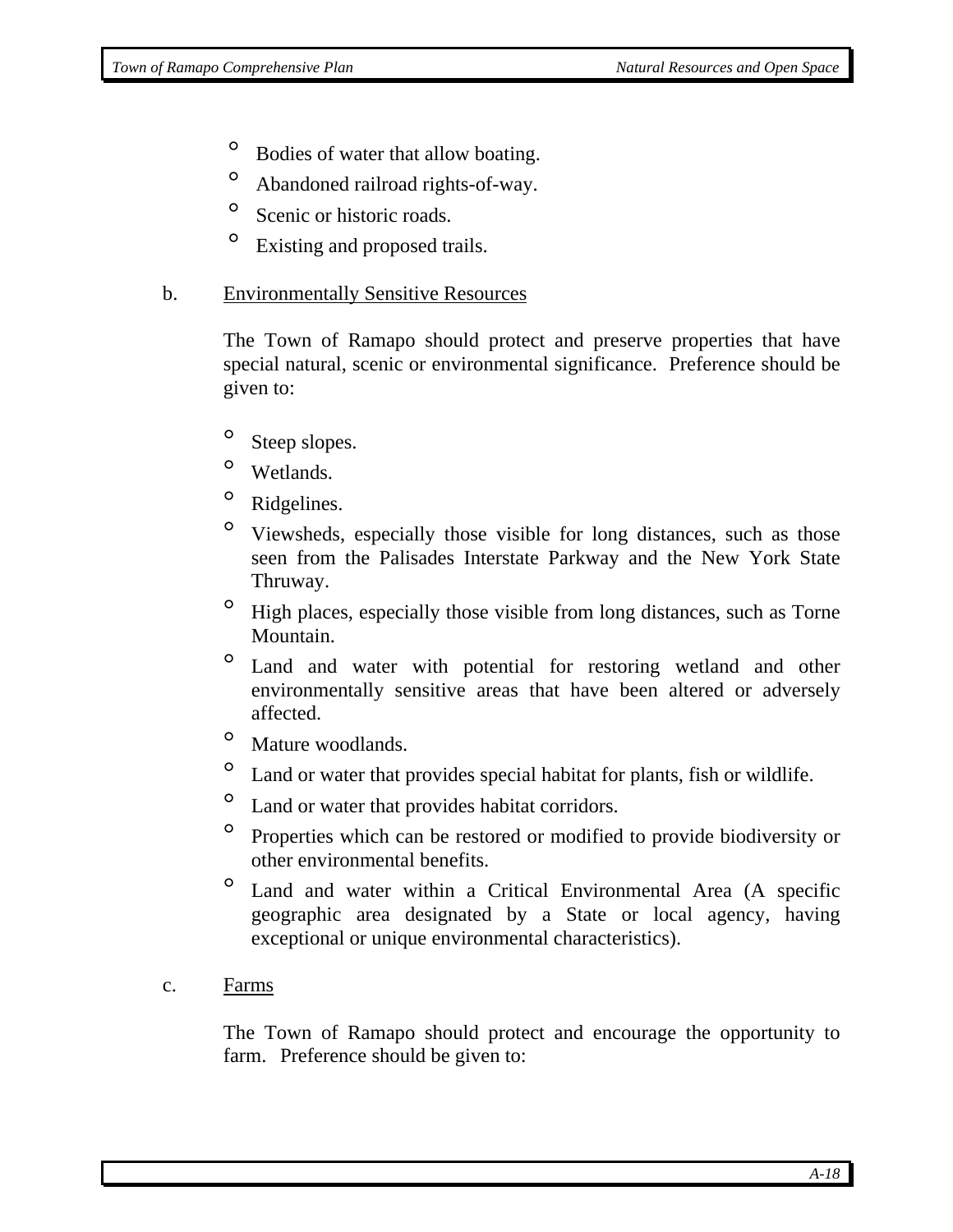- ° Farms, crop fields, orchards, retail stands, timber forest, or horse farms.
- ° Fallow agricultural lands or orchards.

### d. Historic and Cultural Places

The Town of Ramapo should protect or preserve historically or culturally significant properties. Preference should be given to:

- ° Historically significant properties which are endangered.
- ° Properties listed on or nominated to the New York State or National Registers of Historic Places or on the County Historical Society's Inventory of Historic Places.
- ° Properties within Town-designated historic districts.
- ° Properties with cultural features, such as museums, art galleries or archeological sites.
- ° Properties with industrial historic significance, such as mill sites, furnaces or riverfront structures.
- ° Stone walls.
- ° Military camps, posts or bases.
- <sup>o</sup> Bridges.

### e. Ramapo and Mahwah River

The Town of Ramapo should acquire or otherwise protect the Ramapo and Mahwah River riparian areas for protection and compatible access, use and scenic enjoyment of the public. Preference should be given to:

- ° River properties with deteriorating, substandard or incompatible development that can be reclaimed for open space or park use.
- ° Properties having unique natural features or which offer unusual recreational opportunities.
- Properties which foster local revitalization and economic development opportunities at or near the riverfront.
- f. Open Space Through Redevelopment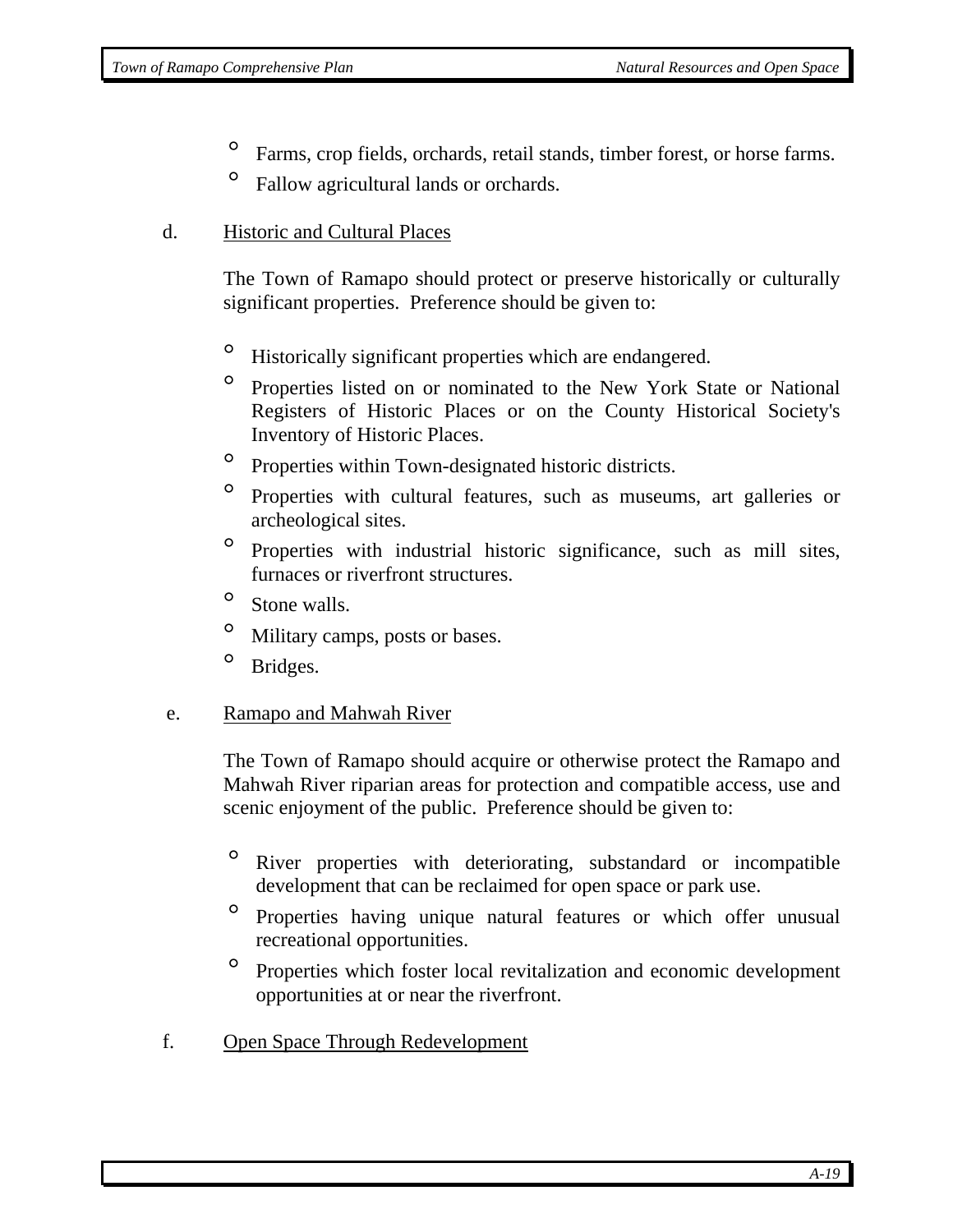The Town of Ramapo should encourage provision of open space through redevelopment. Preference should be given to:

- ° Properties located within densely populated neighborhoods.
- <sup>o</sup> Properties which provide community parks and greenway paths.
- <sup>o</sup> Properties which eliminate no-longer viable strip malls.
- ° Properties which will provide vest pocket parks.
- g. Recreation

 The Town of Ramapo should promote opportunities for recreation compatible with the existing natural resources. Preference should be given to:

- ° Properties that provide unique recreation or other benefits not available or accessible elsewhere in the Town.
- ° Properties that protect or connect trailways and greenways.
- ° Properties that provide access for water-related activities.
- ° Properties that can be developed as neighborhood parks.

#### h. Rivers and Streams

The Town of Ramapo should protect rivers and streams, including their riparian buffers, banks and floodplains. Preference should be given to:

- ° Properties within the 100-year floodplain of rivers and streams.
- Properties adjacent to the water bodies identified as stressed, threatened, impaired, or precluded on the New York State Department of Environmental conservation Priority Water Body List.
- ° Properties adjacent to Class A (a water body classified by the New York State Department of Environmental Conservation as suitable for swimming) rivers or streams, or rivers and streams which support fish.
- ° Riparian buffers (an area of trees, shrubs and herbaceous vegetation located adjacent to and upslope from a lake, stream or other body of water which maintains stream system integrity, protects water quality and improves the habitat of plants and animals on land and in the water) along stream or river corridors.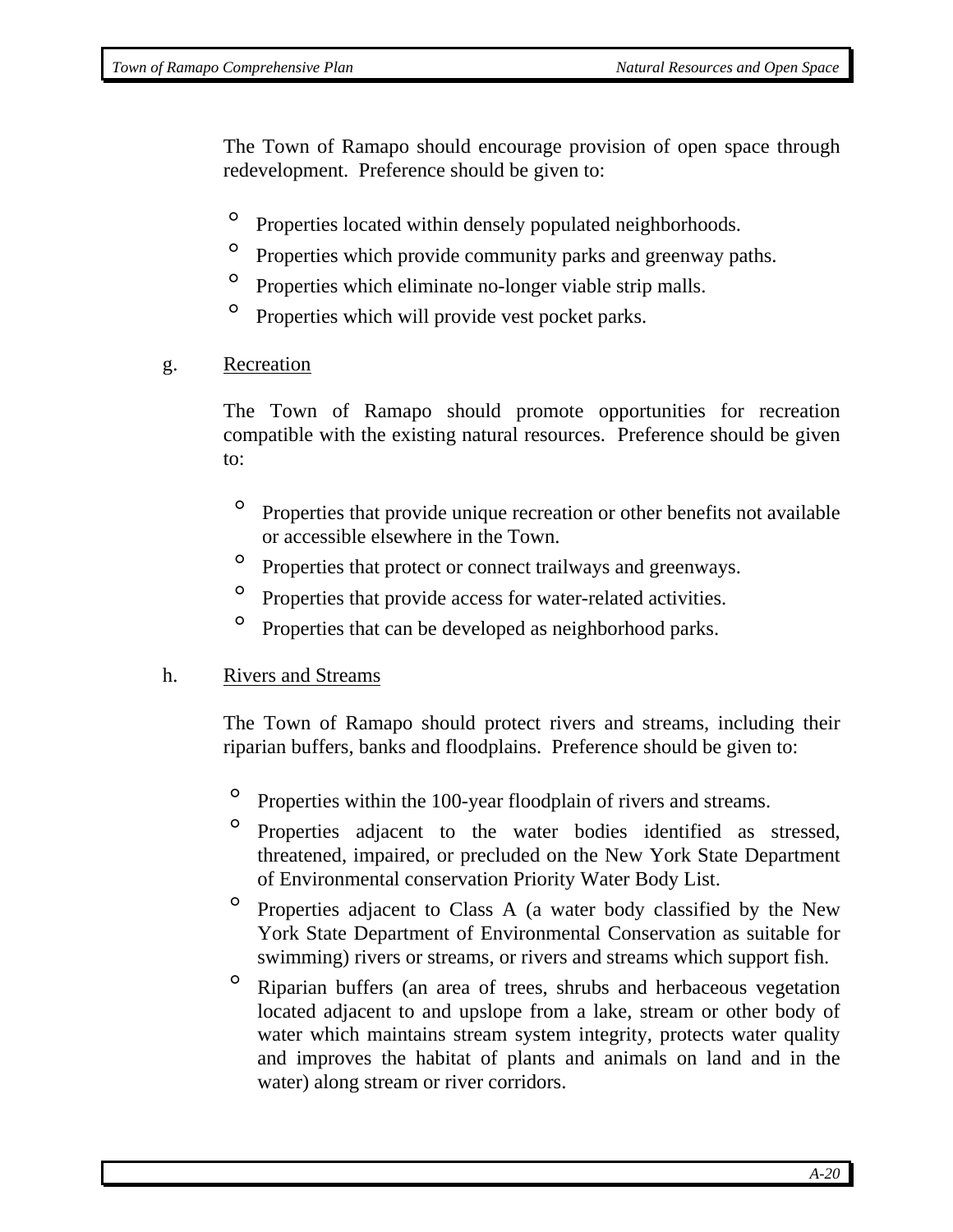° Properties that surround or adjoin springs or intermittent streams.

### i. Watershed

The Town of Ramapo should protect its watersheds (the land that water flows across or under on its way to a stream, river, lake, ground water supply or coastal water body.) Preference should be given to:

- ° Properties which protect water quality including groundwater recharge areas and aquifers (a geological formation of saturated rock or sediment that is both porous and permeable enough to yield usable quantities or water to a well or spring).
- ° Properties within or related to the Ramapo River sole source aquifer.
- ° Wetlands, floodplains and riparian buffers.
- ° Properties that contain springs.

Consistent with the above considerations, the Town has acquired a 50-acre area along the Ramapo River that would include the Torne Valley wellfields and lands around them. The acquisition of this area serves to protect the Torne Valley wellfields and would allow the creation of a Town riverfront park with opportunities for fishing, canoeing and recreational facilities. In addition to the above potential land acquisitions, the Town should look into acquiring other properties in the Torne Valley for the preservation and recreational purposes.

## **Open Space Protection Committe**e. The town has established an Open Space Protection Committee. It will function with a town-wide perspective and townwide representation that includes villages. It will advise the Town Board on open space protection policy, on designation of parcels to be protected, on financing that protection, on acquisition priorities and on management plans for acquired land.

The Town has also created a Park Foundation that is investigating the acquisition of properties and enhancements to existing parks and open space opportunities.

**[Note: There is more discussion of open space in the "Community Resources and Character" section, including potential opportunities for creating linear open space connections through certain areas of the Town for the purpose of increasing opportunities for passive recreation such as hiking trails.]**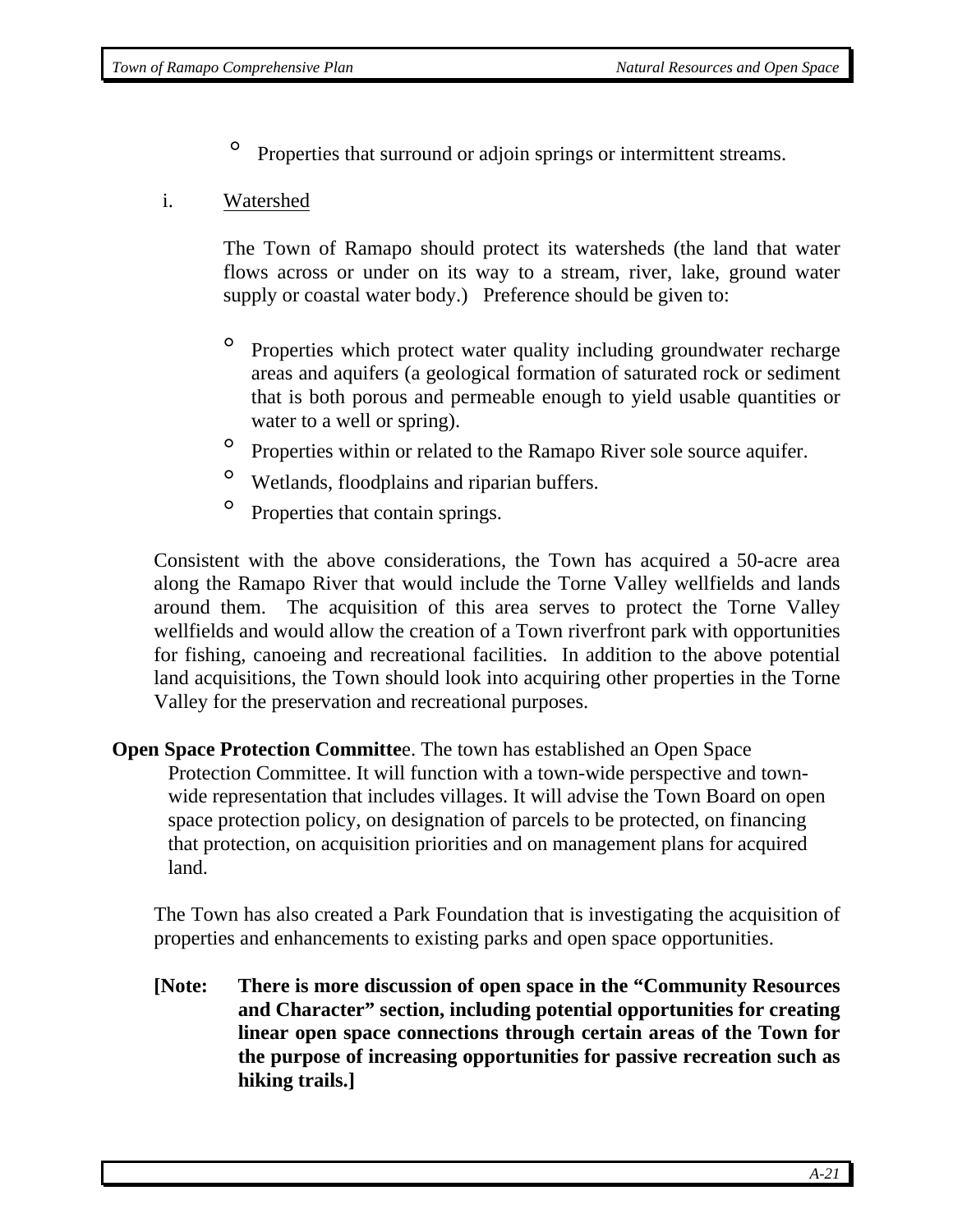A wide array of methods and tools can be used to set aside open space, many at relatively little cost to the Town. The approaches that may be particularly suitable in the Town of Ramapo may contain one or a combination of the following:

#### a. Public Acquisition of Land for Open Space (Fee Simple Purchase)

The most obvious way of preserving land as open space is to publicly purchase and acquire land outright, in fee simple, and to dedicate the land for park and open space use. The main advantage of this approach is that it achieves a permanent and lasting benefit, and affords a maximum degree of public control over the use of land. Purchasing land, though, particularly in a suburbanized part of a metropolitan area of New York like the Town of Ramapo, is expensive. However, a wide variety of funding sources may be useful and should be pursued. Purchase of less than fee interest (such as conservation easements) could also be pursued.

### b. County of Rockland Open Space Acquisition Program.

 The County of Rockland is currently evaluating properties for inclusion in its open space acquisition program. Currently, the following properties in the Town of Ramapo are being considered for acquisition, or have recently been acquired, by the County:

- ° *Erickson Property (30 acres) in Monsey* According to the County's website, this is one of the five remaining fruit and vegetable farms in Rockland and is under considerable development pressure. The property connects to a Town of Ramapo Park. Further, since it abuts a United Water well field, preserving the property as open space will protect the water quality in the area.
- ° *Johnsontown Road properties (235 acres) in around the Village of Sloatsburg in the western portion of the Town* – According to the County's website, acquisition of this site, which consists of three lots adjacent to Dater Mountain County Park and Harriman State Park and which consists of steep rocky slopes and wetlands, would provide access to Dater Mountain County Park. This park is currently landlocked and may include an extensive trail system that would feature the "Charcoal Pits" and scenic vistas.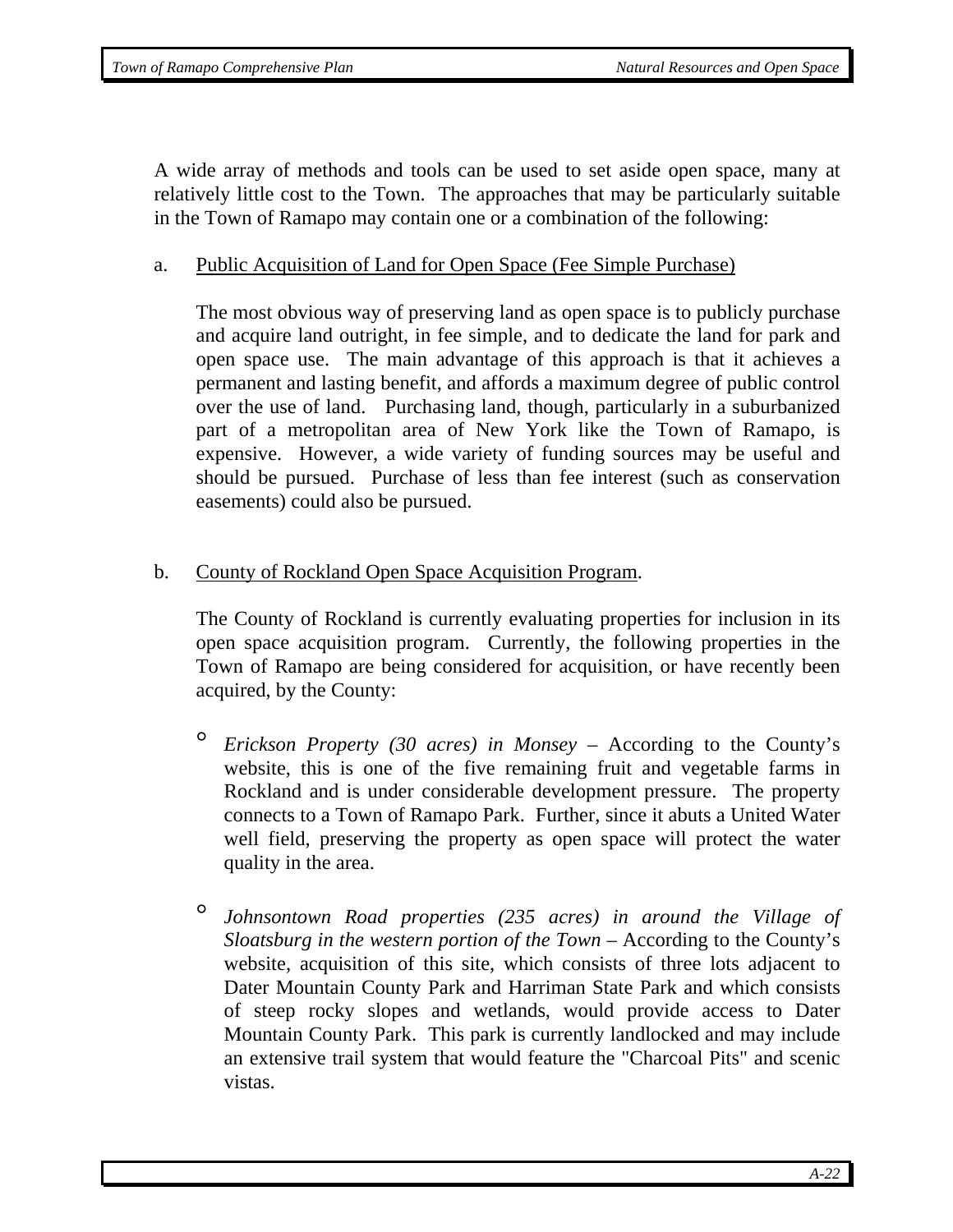° *Concklin Farm in northeast Ramapo* **–** Rockland County recently bought the final acres for their acquisition of the 100-acre Orchards of Concklin property located along South Mountain Road in the northeast portion of the Town of Ramapo.

The Town should coordinate with the County of Rockland in identifying properties for preservation, identifying and securing funding sources for acquisition, and otherwise implementing the open space preservation goals of the Town and County.

c. Conservation Easements

Owning land carries with it a "bundle of rights." The right to use one's land, and to exclude others from using and enjoying that land are rights typically associated with owning land. However, owners of land may be willing to part with certain of those rights for fair and due consideration, while nevertheless retaining underlying ownership of land.

A conservation easement is a deed restriction that limits the right of a property owner to use certain portions of his or her land in some way. In certain cases a conservation easement might restrict the ability of the property owner to build something on the land. In other cases it might allow public access to the property. A conservation easement might also impose certain positive obligations and responsibilities on the owner in terms of managing and caring for the property.

Conservation easements can be established in a number of ways. They can be required or negotiated by local governments in the process of reviewing plans for proposed developments. In addition, they can be purchased by, or donated to, public or non-profit conservation organizations. For example, in Dutchess County, New York, the Dutchess County Land Conservancy has succeeded in obtaining conservation easements on over 10,500 acres of land. Money for the purchase of easements was raised from private donations, and a large portion of the conservation easements were donated by private property owners.

d. Charitable Donations and Gifts of Land and Easements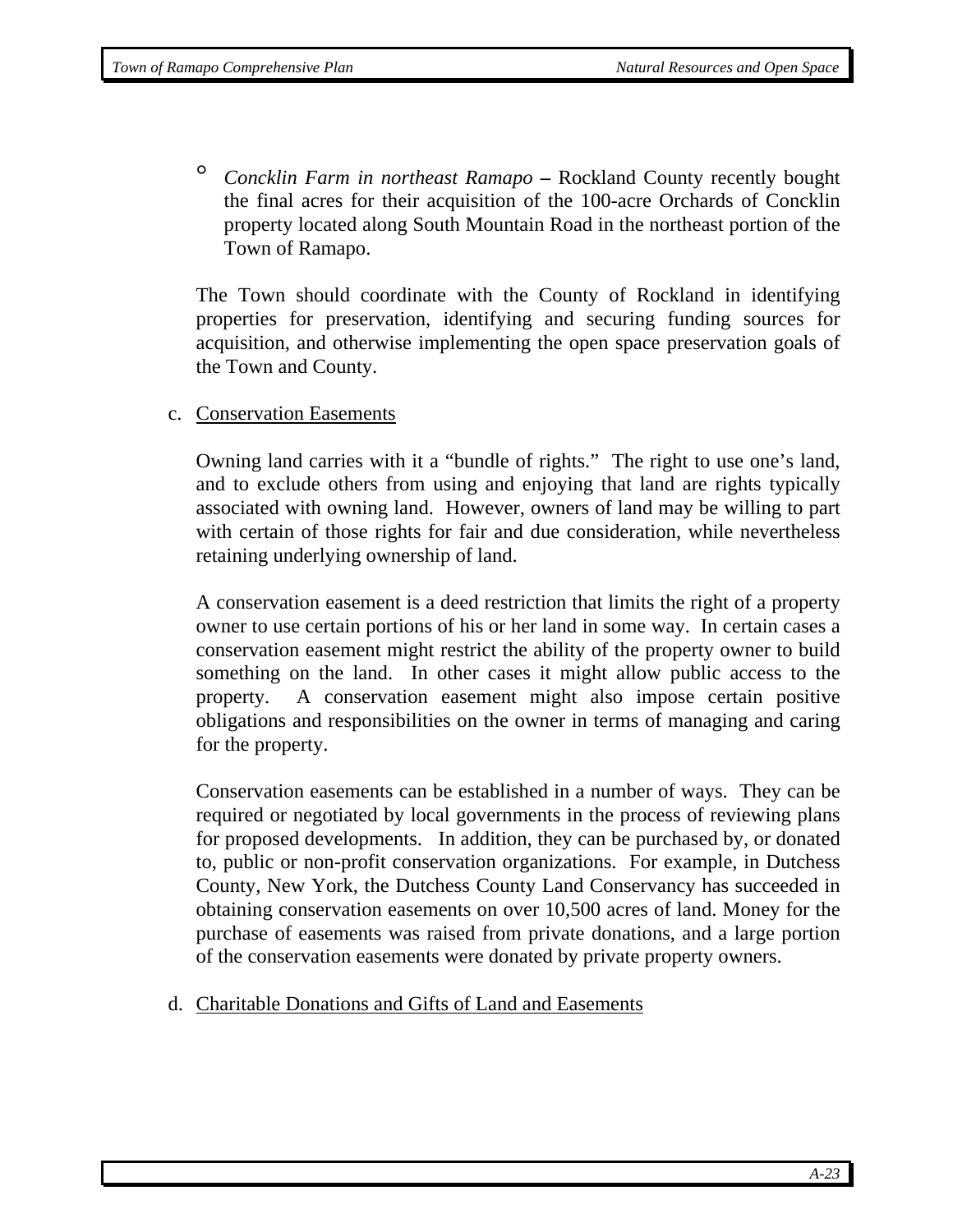Public open space objectives in many communities have been significantly advanced by generous charitable donations of money, as well as by private gifts of land and conservation easements.

Gifts of land can be directed in a number of different ways. Land can be donated to private, non-profit organizations dedicated to the purpose of protecting and conserving open space or to local units of government (i.e., cities, villages and towns) or to the County.

As a procedural matter, all offers to donate land to local governments (as well as non-profit organizations) need to be formally accepted before they take effect. An owner of land cannot simply decide unilaterally to transfer ownership of a parcel of land to another party. Owning land is a responsibility, which means that a party that accepts ownership of land is also accepting responsibility for maintaining and managing the property. Land donations that meet approved open space criteria and that advance public park and open space objectives should obviously be encouraged and accepted. However, land donations which do not meet approved criteria or advance public park and open space objectives should probably not be accepted.

Parties which donate land for open space and conservation purposes in most cases qualify for Federal tax benefits. However, properties that are donated must provide "significant public benefit" as defined by the Internal Revenue Code by meeting one or more of the following conditions: (1) protection of relatively natural habitats for fish, wildlife or plants; (2) preservation of land for public outdoor recreation or education; (3) preservation of open space, including farm and forest land; or (4) preservation of historically important land or buildings.

### e. Non-Profit Organizations and Land Trusts

Land trusts can play a crucial role in preserving and protecting open space and conservation areas. A Land Trust is a private, non-profit organization (comprised mostly of local citizens) formed to protect and preserve valued natural and cultural resource areas, open space and ecologically significant and sensitive areas. Trusts usually maintain a revolving fund that is available for quick and strategic purchases of land. Land Trusts receive much of their financial support through private donations and memberships, but they are also eligible to receive State and Federal funding as well as grants from foundations. Land acquired by trusts is often resold with restrictive covenants.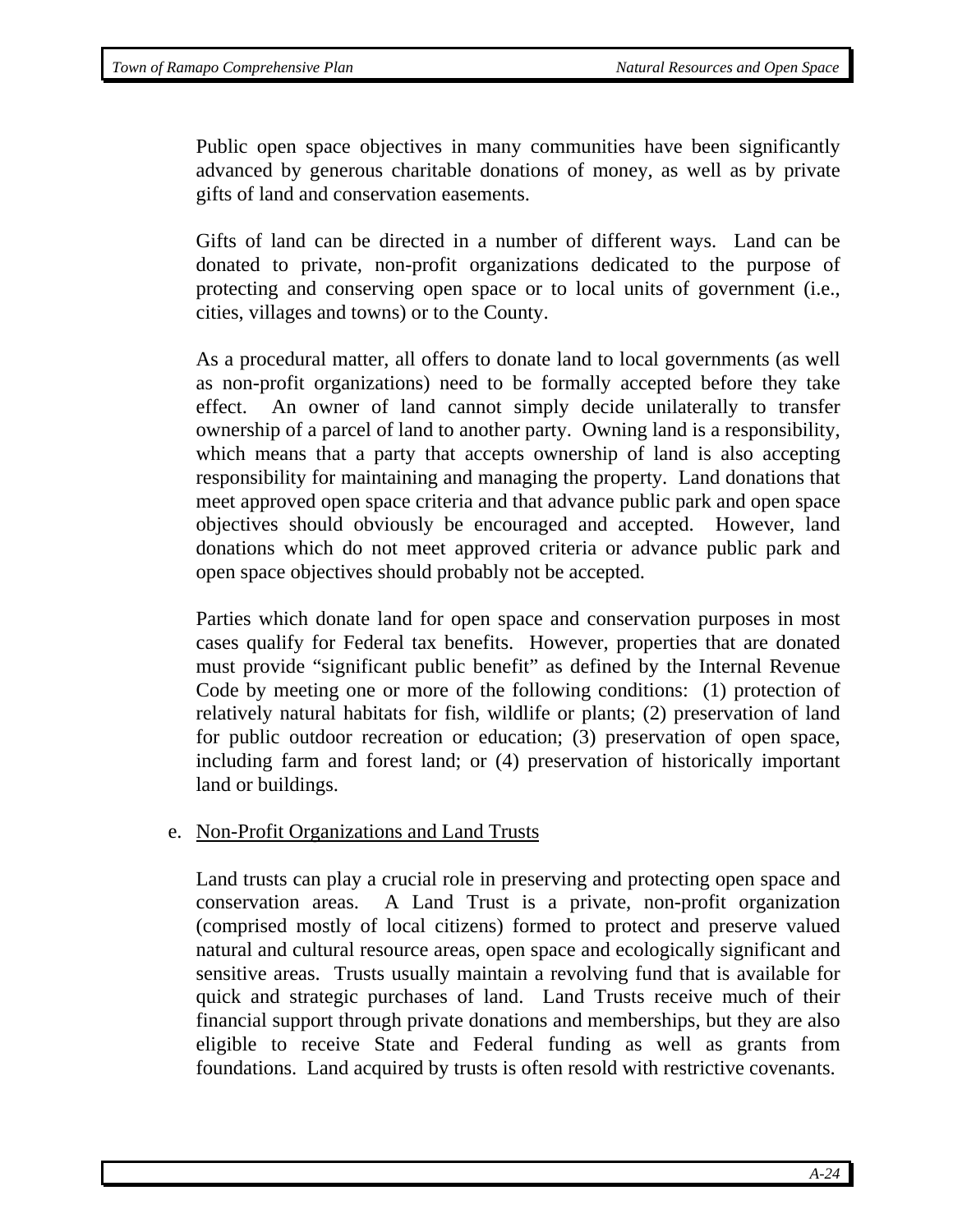Because they are non-governmental organizations, Land Trusts are in a position to approach landowners relative to possible gifts of land, and to enter into negotiations regarding the possible terms under which land might be acquired and permanently protected. Indeed, people who own land are often much more willing to talk and negotiate with them than they would be with a government agency. Land trusts can also act much more quickly than governmental units in reaching the terms of a legal agreement and in taking control of a property. In many cases, this can be extremely important because opportunities to protect and preserve properties often present themselves quite suddenly. Where it is not possible to act relatively quickly, the opportunity to preserve open space can sometimes irrevocably be lost.

#### f. Dedications of Land During Subdivision

As discussed above, local governments can obtain open space land when a new subdivision is approved, primarily through the use of "average density" ("cluster") subdivisions. A conservation easement on the dedicated area would assure that the land cannot be developed in the future. The land dedicated to open space can be held in common ownership by a homeowners association, can be given to a non-profit conservation organization, or may become public property.

Such dedication of land provides a way of assuring that at least some open space is set aside as land is developed. The one shortcoming of this approach is that it can tend to produce scattered small pieces of open space that are not connected to one another and that are of relatively little value other than to the people who live in the developments where the land has been dedicated. However, the Town should evaluate areas proposed for preservation during subdivision against the objectives described above (e.g., would it provide a linear connection between parks and other open space areas or preserve a critical environmental resource).

g. Money in lieu of fees *–* Ramapo will evaluate the basis for the money in-lieu of land fees it collects in its subdivision and site plan approval process. To provide for community recreational needs as their open land is developed, New York authorizes its towns either to collect fees from developers or to take land for parks from the residential property being developed. The money collected, if that is the town's choice, is meant to provide for present and anticipated park and recreational needs. While the Town in the past has exacted a predetermined perunit fee, Ramapo may consider a fee based on the market value of the land proposed for development.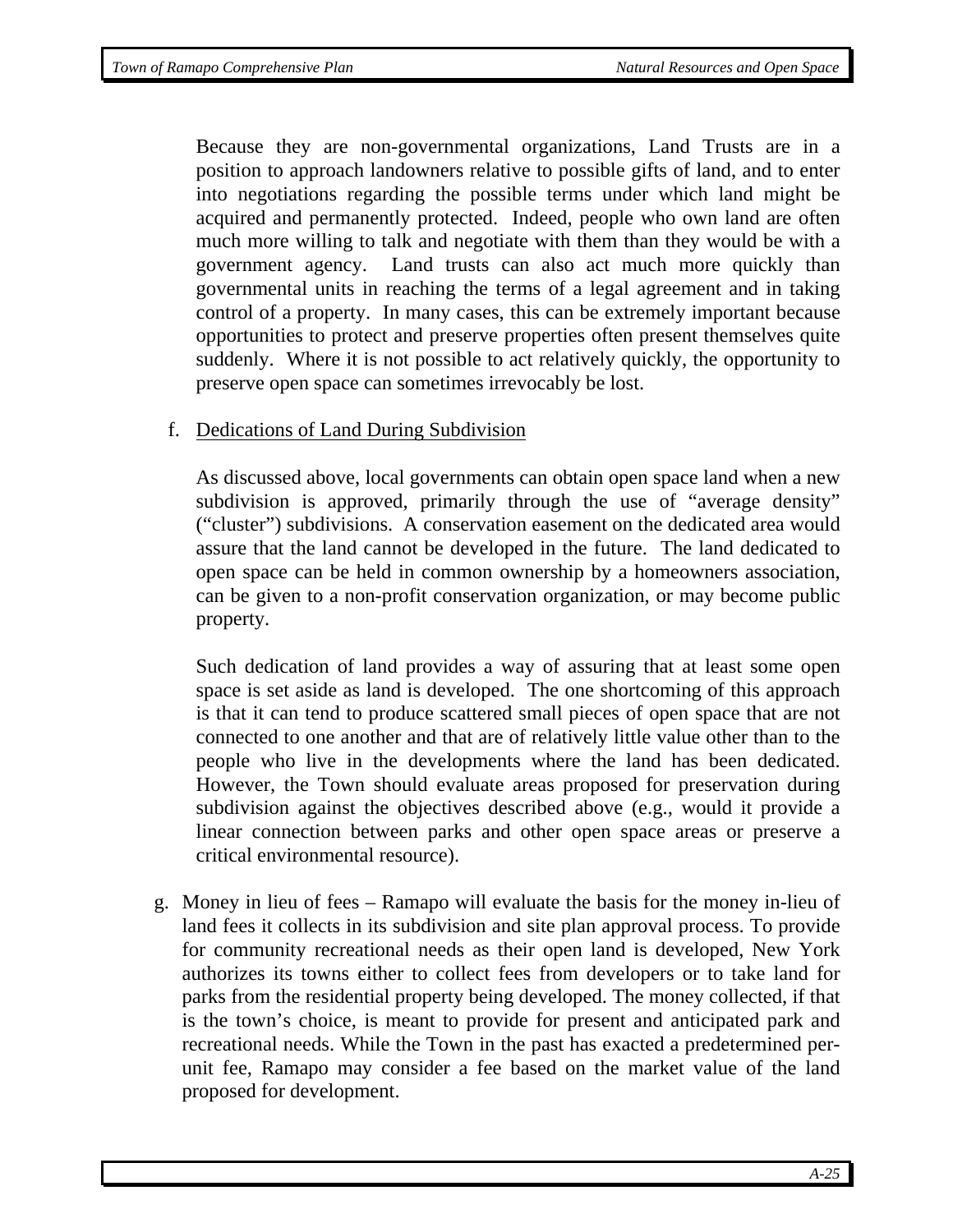### *11. Watershed Protection Law/Well-Field Protection Program*

The Town is currently in the process of developing a Watershed Protection Law/ Well-Field Protection Program. The intention is to implement a water preservation plan that includes the following:

- ° Vegetation buffer zones along watercourses;
- ° Wellhead protection zones;
- ° Riverbank stabilization and restoration;
- <sup>o</sup> Strict soil erosion and sedimentation controls;
- ° Public education;
- ° Monitoring of hazardous material traversing the sole source aquifer and contingency plans for clean-up of spills; and
- ° Strengthened enforcement and protection efforts.
- *12. Other.*
	- a. The Hudson River Valley Greenway. The Town should continue to participate in the Hudson River Valley Greenway program. The Hudson River Valley Greenway Compact is a state-sponsored program created to develop a voluntary regional strategy for preserving the scenic, natural, historic, cultural and recreational resources of the Hudson River Valley and encouraging compatible economic development. In exchange for participation in the Greenway program, communities can receive technical assistance and funding for community planning projects that address natural and cultural resource protection, regional planning, economic development, public access and heritage and environmental education. Funding priority is placed on projects that involve intermunicipal collaboration and partnerships to develop, improve, protect or rehabilitate: (1) Greenway Trails; (2) downtown/ main street/ corridor revitalization such as improvements to building facades, streetscapes and pedestrian access; (3) waterfront enhancement projects including those that promote public access to waterways; (4) projects that will protect, preserve, or enhance sensitive open space areas of regional significance.
	- b. Phase II Storm Water Program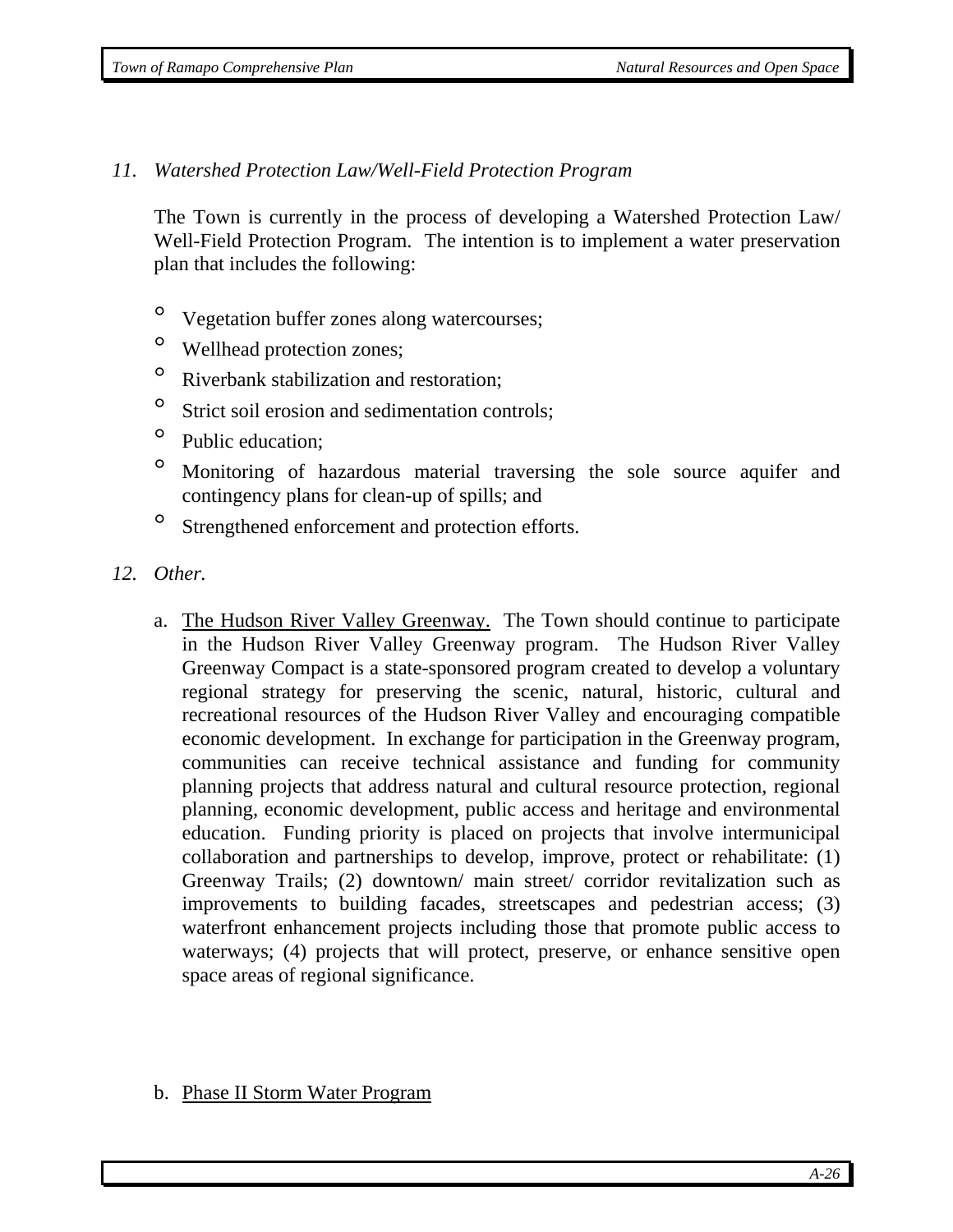Since 1990, the U.S. Environmental Protection Agency (EPA) has targeted stormwater as a significant water pollutant contributor. At that time, the EPA promulgated several regulations that required large municipalities (with a population over 100,000), industries, and construction sites over five acres to implement stormwater plans and obtain discharge permits.

The Storm Water Phase II Final Rule is the next step in EPA's effort to preserve, protect, and improve the Nation's water resources from polluted storm water runoff. Phase II is intended to further reduce adverse impacts to water quality and aquatic habitat by instituting the use of controls on the unregulated sources of storm water discharges that have the greatest likelihood of causing continued environmental degradation. The Phase II program expands the Phase I program by requiring additional operators of municipal separate storm sewer (a conveyance or system of conveyances including roads with drainage systems, municipal streets, catch basins, curbs, gutters, ditches, man-made channels, or storm drains) in urbanized areas and operators of small construction sites (i.e., one to five acres in size) to implement programs and practices to control polluted storm water runoff. The program requires municipalities within urbanized areas to apply for a National Pollutant Discharge Elimination System (NPDES) permit by March 10, 2003. The Town of Ramapo has been identified as a municipality that will be required to develop a Phase II storm water program. Such a program must include the following elements:

- ° Public Education and Outreach inform public of storm water pollutant impacts;
- $\degree$  Public Participation/Involvement provide public opportunity to participate in program developments;
- ° Illicit Discharge Detection and Elimination develop and implement a plan to detect and eliminate illicit discharges;
- $\degree$  Construction Site Runoff develop and implement a plan to control erosion and sediment runoff from sites that disturb more than one acre;
- $\degree$  Post Construction Runoff Control develop and implement a plan to address discharges from post construction areas; and